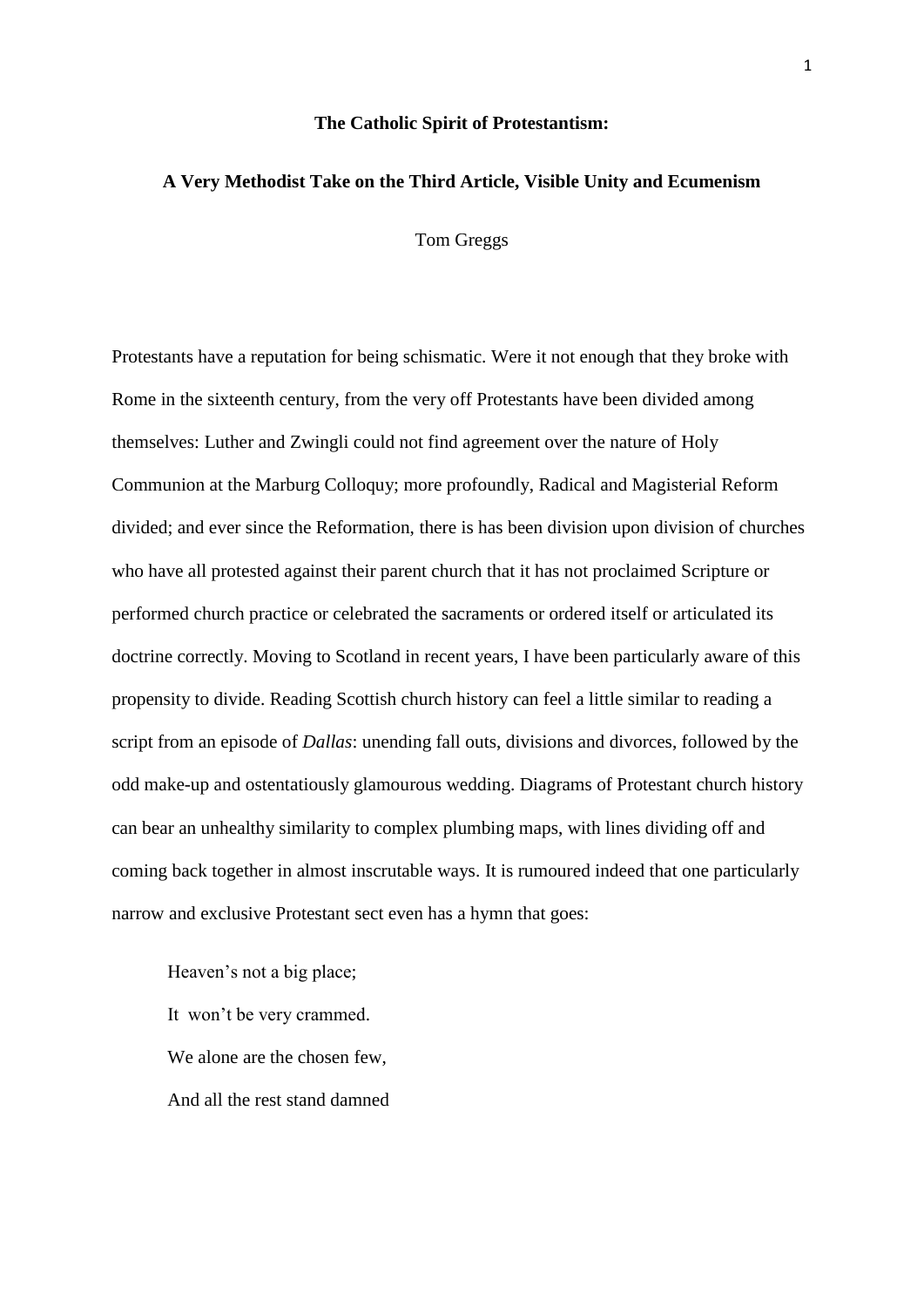While this is obviously a satire on schismatic propensities within Protestantism, there can nevertheless often exist (particularly within ecumenical circles) the sense that it is the Reformation's fault that we no longer have visible ecclesial unity in the West. As such, some ecumenical discourses can give the appearance (if they really and honestly examine themselves) route plans for the journey back to Rome en route to Constantinople.

This paper considers what catholicity and visible unity in an ecumenical context might mean for a Protestant family of churches;<sup>1</sup> and in relation to the understanding of catholicity and visible unity offered, how to account for the plurality of churches and opinions that the Protestant emphasis on conscience seems to give rise to. The paper seeks to locate the theological reasoning for a Protestant account of visible unity in proximity to the way in which Protestantism understands the relationship between the Holy Spirit and the institutional church. In articulating the relationship between ecclesiology and Pneumatology thus, the

**.** 

<sup>1</sup> In referring here to the Protestant family of churches, the paper primarily refers to those Protestant churches which are non-episcopally structured, though the points herein may well be directly relevant to episcopal Protestant churches as well. The paper notes that particularly the Anglican churches would require a more detailed engagement with the office of the bishop and the role of episcopacy in maintaining unity. While the points in this paper does not necessary debar such an account, for historically episcopal Protestant churches, a more detailed engagement with the office, role and function of the bishop would need to supplement the account offered herein. To that end, the reader is directed to the helpful and nuanced account of episcopacy in the context of ecumenism in Paul Avis, *Reshaping Ecumenical Theology: The Church Made Whole?* (London: T&T Clark, 2010), esp. ch. 7; and his *Becoming a Bishop: A Theological Handbook of Episcopal Ministry* (London: Bloomsbury, 2015), esp. chs 7 and 8.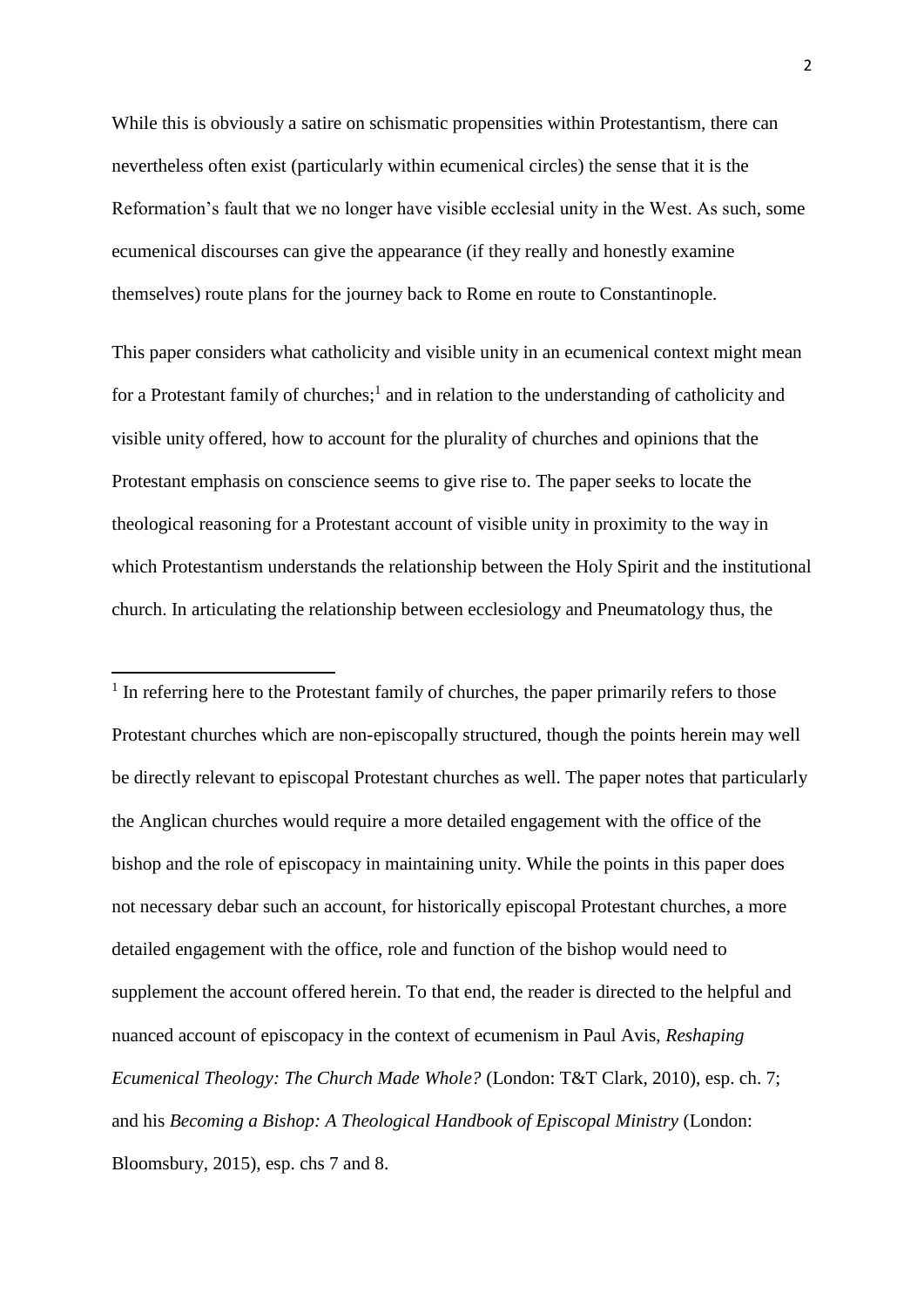paper wishes to offer what might potentially be a corrective to the dogmatic topography of ecclesiology within the broader Protestant tradition in order to make it possible to understand the manner in which Protestantism can understand itself as a visibly catholic church.

The title of this paper arises in part from one of John Wesley's sermons, 'A Catholic Spirit', and it is this sermon with which I will be in dialogue throughout the paper. The sermon obviously refers to spirit with a lower case 's'. However, this article seeks to examine how the account of catholicity offered by Wesley relates to a particular understanding of the Holy Spirit and the Spirit's work in and in relation to the church; and to unpack the constructive benefits of this account for a Protestant understanding of visible unity in the context of ecumenical discourse. Section one of this paper will exegete Wesley's sermon. This sermon is described to offer an hypothesis about the manner in which Protestantism understands visible unity and catholicity. The second section of this paper seeks to explore what is meant in theological terms by visible unity from a Protestant perspective. The third section offers a theological reason for this re-description of visible unity, locating the church in relation to the work of the Spirit, and considering the significance of dogmatic topography in placing ecclesiology in the proximate dogmatic res of pneumatology. The conclusion points to the sanctifying work of God the Spirit in the lives of believers, and its effects, as the basis for catholicity in a context of the multiple illuminative work of the Spirit.

1. Wesley's Sermon 'A Catholic Spirit'

John Wesley's sermon, 'A Catholic Spirit', is based on a text from 2 Kings 10 concerning Jehu: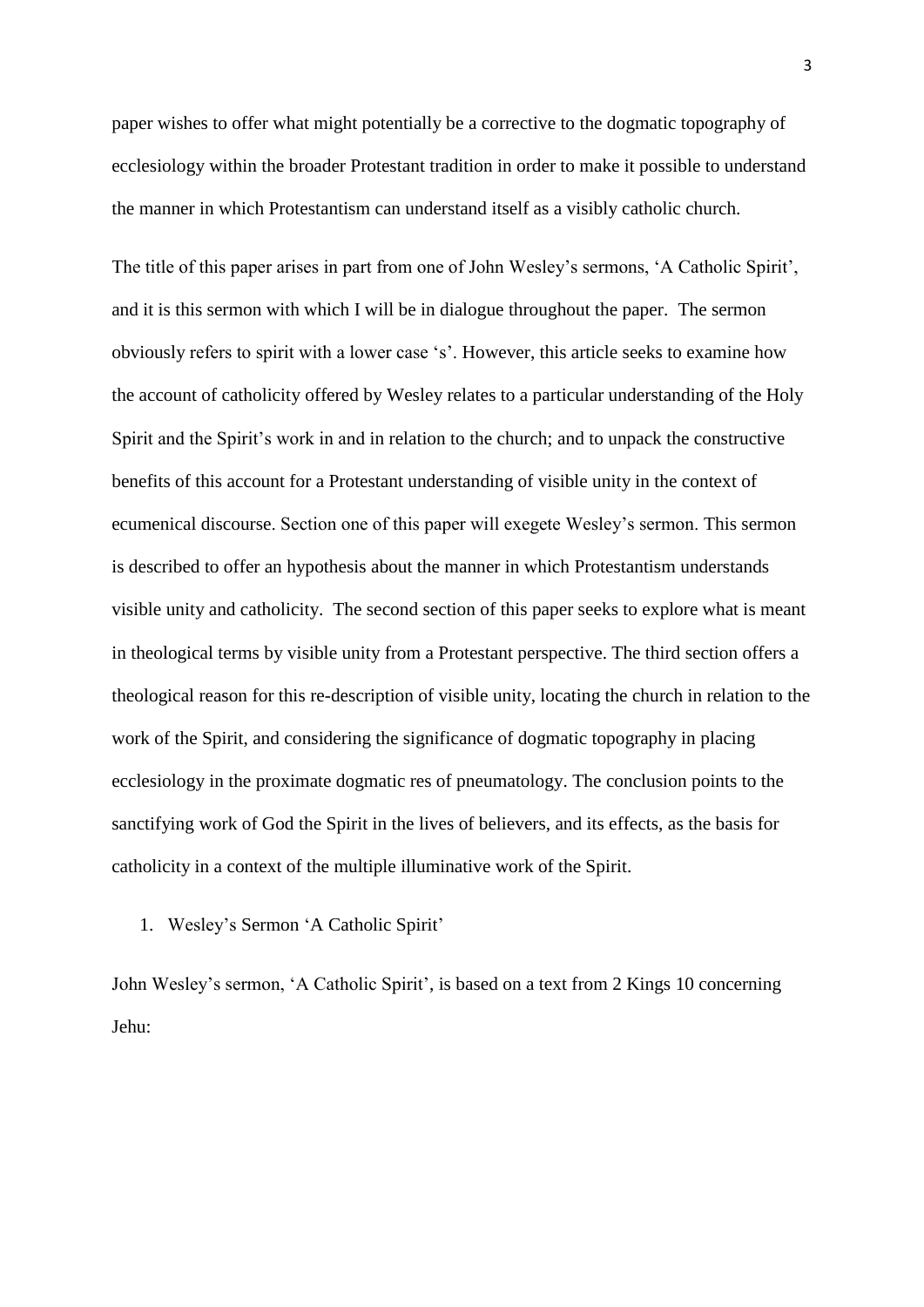And when he was departed thence, he lighted on Jehonadab the son of Rechab coming to meet him. And he saluted him, and said to him, Is thine heart right, as my heart is with thy heart? And Jehonadab answered, It is. If it be, give me thine hand.<sup>2</sup>

Wesley takes this text as his basis to explore relationships between Christians from different Christian traditions.<sup>3</sup> Wesley's argument is that this is a text that can be used as a way of accounting for Christian brotherly and sisterly love. The question Christians of different traditions need to ask each other is the question that Jehu asks of Jehonadab: 'Is thine heart right, as my heart is with thy heart?' Wesley uses his exegesis of this text to differentiate between thinking alike and walking alike in the faith, and bemoans that failing to think alike is often the grounds and justification for failures in Christian love, and failures of Christians to share visibly in fellowship and the work of the faith. Christians who do not agree with the form of the other's Christianity should, according to Wesley, focus on the question of love for the other and whether their *hearts* are one such that they can walk together, rather than

**.** 

<sup>3</sup> Although clearly written more than a century before the nascence of the ecumenical movement, Wesley's writing of this sermon coincided with the writing and publication of his open Letter to a Roman Catholic, which also stressed an emphasis on a right heart, and a greater openness and degree of tolerance than might be expected for a churchman of his generation. See Richard P. Heitzenrater, *Wesley and the People Called Methodist* (Nashville: Abingdon, 1995), 173.

<sup>2</sup> 2 Kings 10:15; as cited in John Wesley, 'Catholic Spirit', Sermon 39, *The Works of John Wesley Volume 2: Sermons II*, edited by Albert C. Outler (Nashville: Abingdon Press, 1985), 79-95. Henceforth, 'Catholic Spirit' will be cited as CS with section and paragraph given. The quotations from Wesley are quoted exactly, and have not been repaired in relation to gender inclusive language.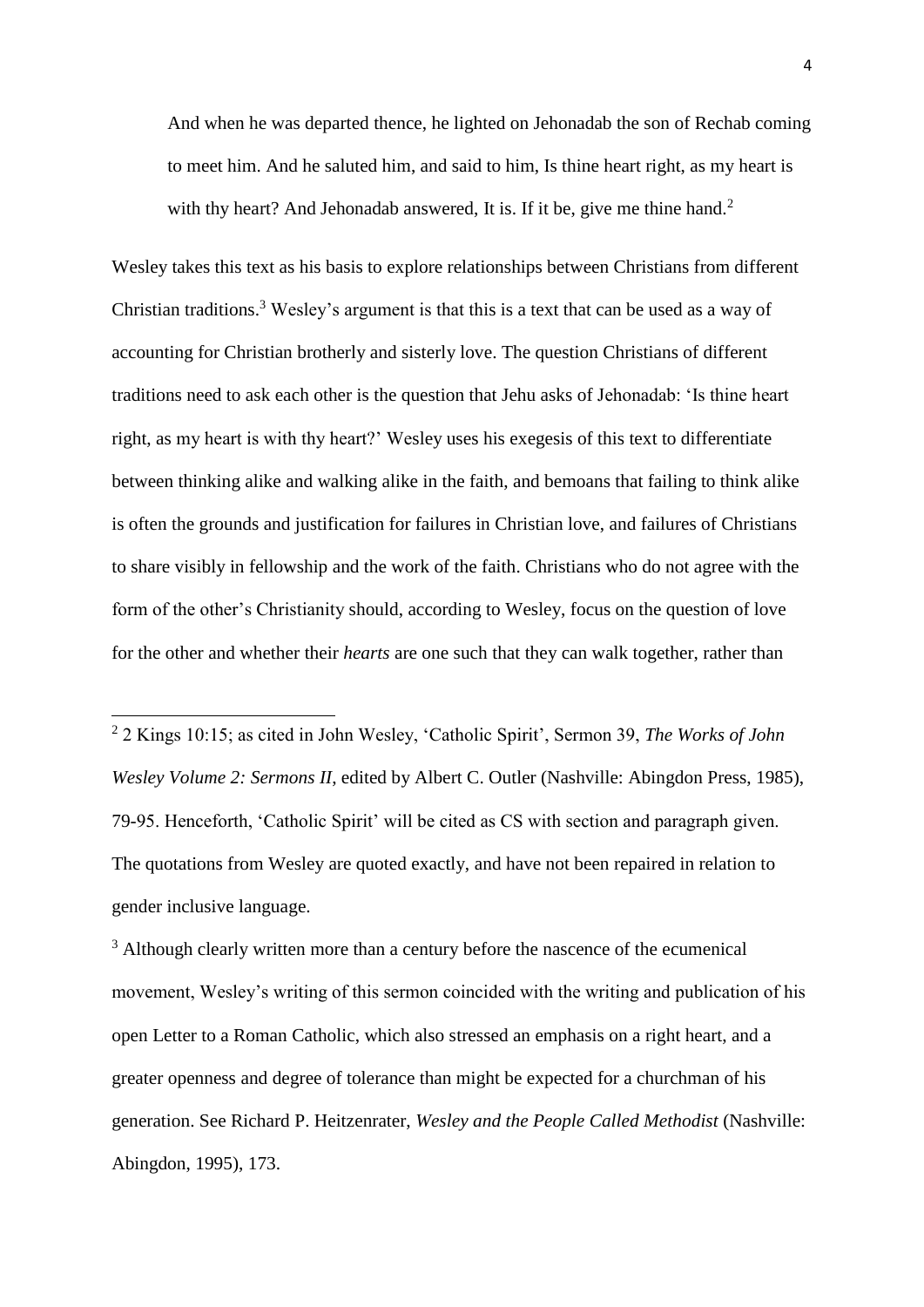agreement between them in relation to opinions about the church.<sup>4</sup> Wesley does not expect there to be an thorough-going and absolute need for what he terms 'external union' between people who have different opinions about the faith or practise different modes of worship. The question he poses is this: 'Though we cannot think alike, may we not love alike? May we not be of one heart, though we are not of one opinion?' And for Wesley the answer is clear: 'Without all doubt we may. Herein all the children of God may unite, notwithstanding these smaller differences.<sup>5</sup> For Wesley, love of the one with whom he disagrees trumps the disagreement that exists.

Wesley's prioritization of love of the other even in contexts of disagreement does not mean that for him questions of the truth are or should be set aside; or that one should pretend to agree. Instead, there is to be a recognition of the liberty of the Spirit present here in the context of disagreement: 'Every wise man, therefore, will allow others the same liberty of thinking which he desires they should allow him; and will no more insist on their embracing his opinions, than he would have them to insist on his embracing theirs.<sup>56</sup> The single criterion that is to be applied in relation to a member of the faith with whom one disagrees is the refrain question: Is thy heart right, as my heart is with thy heart? This point is something to which Wesley returns at the end of the sermon. Almost as a post-script, Wesley states that there are three issues that the listener or reader should not confuse his point over. First, for Wesley, there is no sense that doctrine does not matter. Wesley does not subscribe to latitudinarian thought. Wesley writes that: 'a catholic spirit is not *speculative latitudinarianism*. It is not an indifference to all opinions. This is the spawn of hell, not the

**.** 

 $6$  CS, I.6.

 $^{4}$  CS, I.3.

 $5 \text{CS}$ , I.4.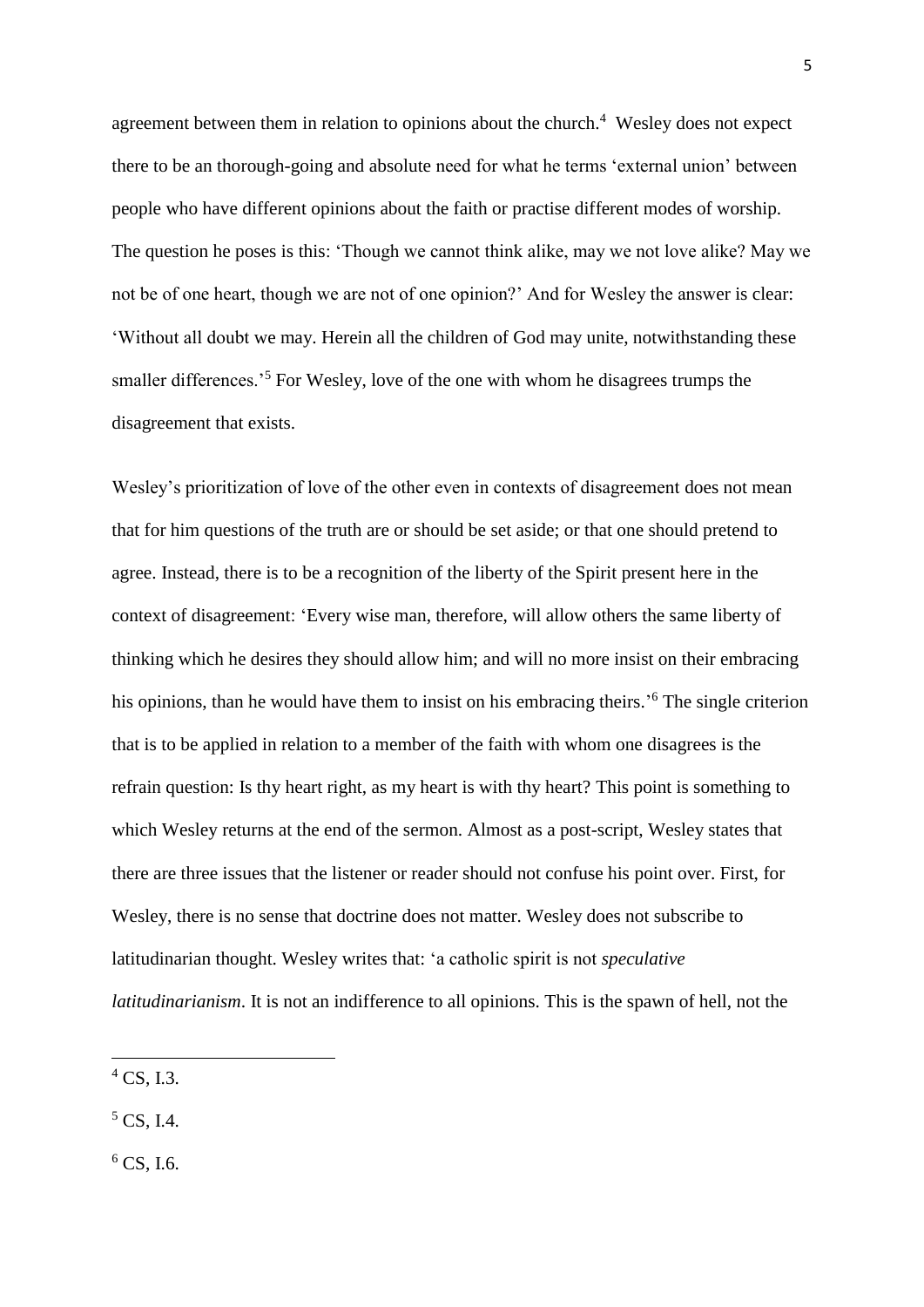offspring of heaven.'<sup>7</sup> Second, a catholic spirit does not mean latitudinarianism in practice either. Wesley states that a catholic spirit is:

not any kind of *practical latitudinarianism*. It is not indifference as to public worship or as to the outward manner of performing it. This likewise would not be a blessing but a curse. … But the man of a truly catholic spirit, having weighed all things in the balance of the sanctuary, has no doubt, no scruple at all concerning that particular mode of worship wherein he joins. He is clearly convinced that *this* manner of worshipping God is both scriptural and rational.<sup>8</sup>

Third, there can be no indifference according to Wesley in relation to which congregation it is that one chooses to worship within. One should belong to a particular congregation with particular patterns of order: someone with a truly catholic spirit 'is fixed in his congregation as well as his principles. He is united to one, not only in spirit, but by all the outward ties of Christian fellowship. There he partakes of all the ordinances of God.'<sup>9</sup> Catholicity for Wesley is not an account of universality within the church by virtue of relativism or a laissez-faire attitude to forms of church order or governance, or the truthfulness of doctrinal standards and statements. However, for him, disagreement over such matters should not prevent loving Christian fellowship in relation to those of the Christian faith persuaded differently in relation to denominational commitments. Put otherwise, catholicity for Wesley, is not brought about by a negative denial of the significance of doctrines and practices, but is brought about by a positive loving enactment of fellowship in the context of disagreement: catholicity is the

1

 $9 \text{CS}$ , III.3.

<sup>7</sup> CS, III.1, italics original.

<sup>8</sup> CS, III.2.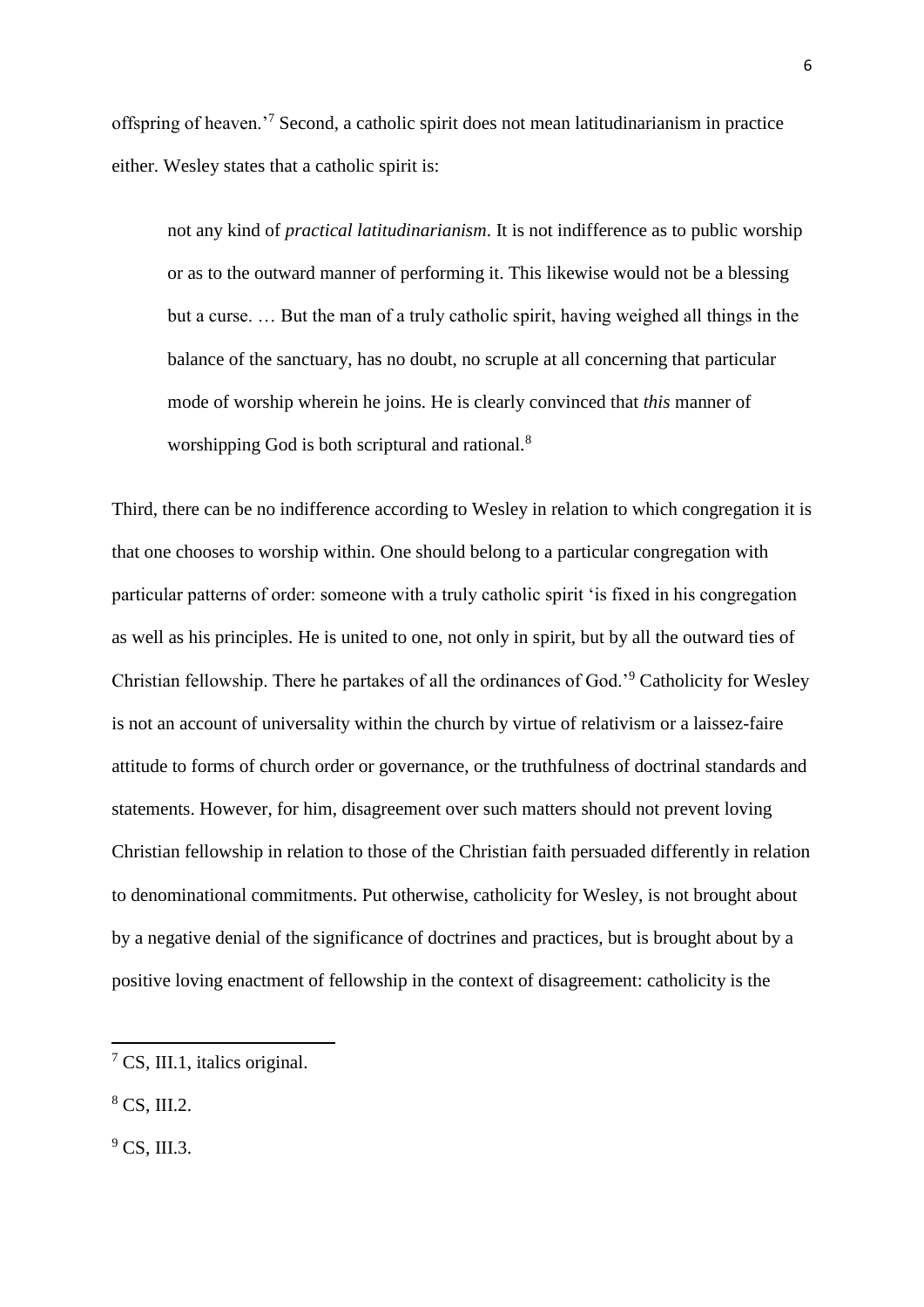context in which we learn to disagree better, to improve the quality of our differences and disagreements within the Christian faith. $^{10}$ 

Wesley recognises that there has always been difference in the church in relation to beliefs about God and the form of practice that worship of God should take, $^{11}$  and that it is down to the individual and the individual's conscience to choose which form of the faith he or she should follow.<sup>12</sup> Here, Wesley points to the difference between the creator and the creature in

<http://www.interfaith.cam.ac.uk/resources/scripturalreasoningresources/deepcallstodeep> (accessed 3rd June 2016). However, the same logic can be applied ecumenically as much as between religions.

 $11 \text{ CS}$ , I.8. For an outworking of the kind of logic on display in this sermon, see Wesley's sermon which takes up the question of the imputation and impartation of Christ's righteousness (a point of debate between himself and the Calvinists): 'The Lord our Righteousness,' Sermon 20, *The Works of John Wesley Volume 1: Sermons I*, edited by Albert C. Outler (Nashville: Abingdon Press, 1984), 444-65. Cf. Heitzenrater, *Wesley*, 221-3. For a discussion of Wesley's understanding of the variety of approaches to the pattern and order of the church even in apostolic times, see Colin W. Williams, *John Wesley's Theology Today* (London: Epworth, 1960), 145-9. Also of relevance as a contrastive case is Wesley' sermon, 'On Schism,' Sermon 75, *The Works of John Wesley Volume 3: Sermons III*, edited by Albert C. Outler (Nashville: Abingdon Press, 1986), 58-69.

 $12 \text{CS}$ , I.9.

**.** 

 $10$  Scriptural Reasoning follows this logic in relation to members of other faiths, and it is from colleagues in Scriptural Reasoning that I owe this insight; see See Ben Quash, 'Deep Calls to Deep: The Practice of Scriptural Reasoning', available at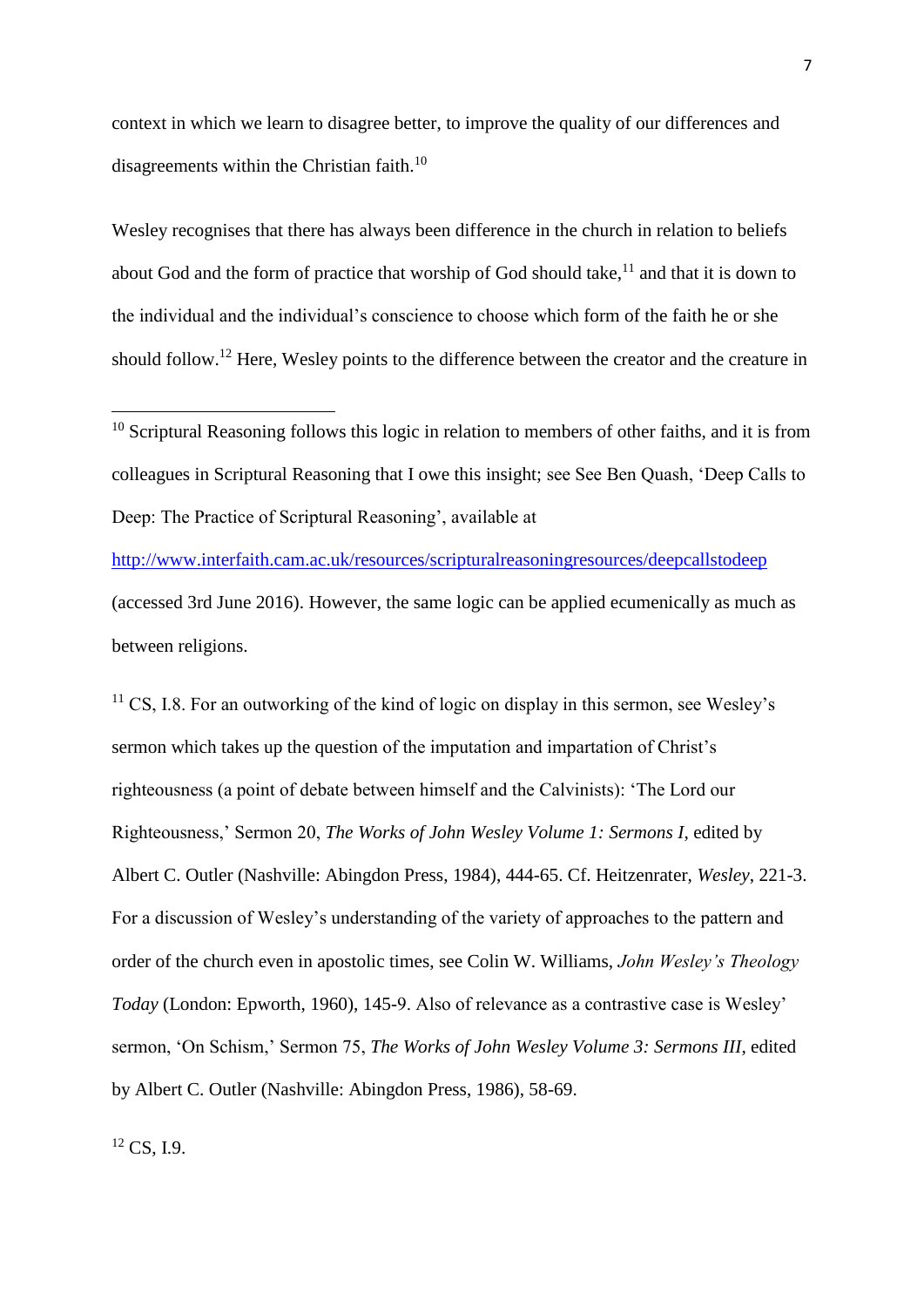terms of knowledge of the Deity: God has not given 'any *creature* power to constrain another to walk by his own rule.'<sup>13</sup> Wesley goes on to state: 'God has given no right to any of the children of men thus to lord it over the conscience of his brethren. But every man must judge for himself, as every man must give an account of himself to God.'<sup>14</sup> Modern individualism is plain for all to see here, but the theological basis of this for Wesley is grounded in the creator-creature distinction and the very otherness of God (as much as the rights of the individual and her conscience). Since no creature has the mind of God, no creature can impose his or her view on another: the implications of this distinction does not make the truth unimportant, but the point at stake is one which recognizes that none of us possess a monopoly on the truth of God.<sup>15</sup> Geographical location also cannot be the reason for a person being a member of a particular denomination: the idea that if one is born in England one should be Anglican and so forth; the ecclesiastical settlement of the Augsburg Compromise (*cuius regio, eius religio*). Wesley confesses that he was once a zealous believer in this idea, but has come to reject it since, if the place of one's birth had been the basis for denominational affiliation, there could not have been a Reformation: instead, there should only be the right of private judgement on which, he states, the whole of the Reformation stands.<sup>16</sup>

**.** 

<sup>16</sup> CS, I.10.

<sup>&</sup>lt;sup>13</sup> CS I.9, emphasis.

 $14$  CS, I.9.

 $15 \text{ CS } I.10$ . This point about not having the monopoly on truth about God is something I have devoted considerable discussion to in my *Theology against Religion: Constructive Dialogues with Bonhoeffer and Barth* (London: Continuum, 2011).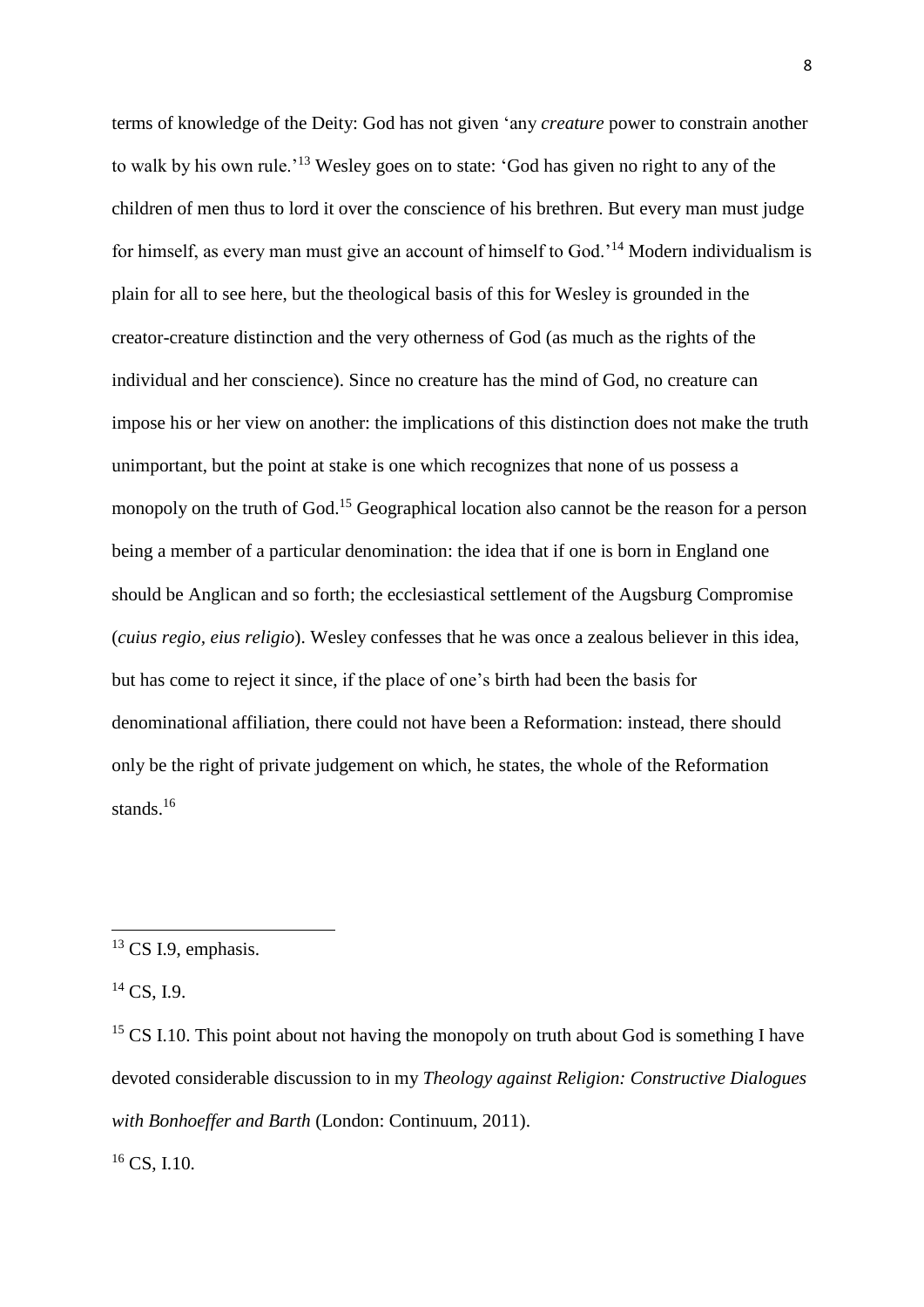Having cleared this ground, Wesley moves on to speak materially about what it is positively that he believes a catholic spirit should consist of in a believer. Stating that he believes his own practice and doctrine to be 'truly primitive and apostolical' but does not intend to enforce his belief onto another, Wesley advocates his belief that the basis on which he should unite with another in love should be a question not of denominational affiliation, order, liturgy or sacramental beliefs, but of whether the other's heart is right with one's own heart, as one's own heart is right with the other's.<sup>17</sup> The differences in opinion should stand, and can be talked of in a convenient season and in the context of a mutual recognition of the rightness of each other's hearts; but the principal concern should be an outward posture of love towards the other.

Wesley works out the content of what the basis for this posture means in seven steps. First, Wesley asks questions of belief in God. Wesley does so in a manner which mirrors creedal formulations themselves, but – significantly – he relates the articles of faith to the *life* of faith. The first question, he states, implied by the question 'Is thine heart right, as my heart is with thy heart?' is the question of whether one's heart is right with God: 'Is they heart right with God?' asks Wesley.<sup>18</sup> For him, seemingly, to have a heart which is right with God is to believe in the classical attributes of the Divine Life, and in God's justice, mercy, truth, and providential governance.

Second, Wesley wishes to establish the same with Jesus Christ. Wesley is not only concerned that one believes in Christ, but, he asks further:

 $17 \text{CS}$ , I.11.

<sup>&</sup>lt;sup>18</sup> CS, I.12.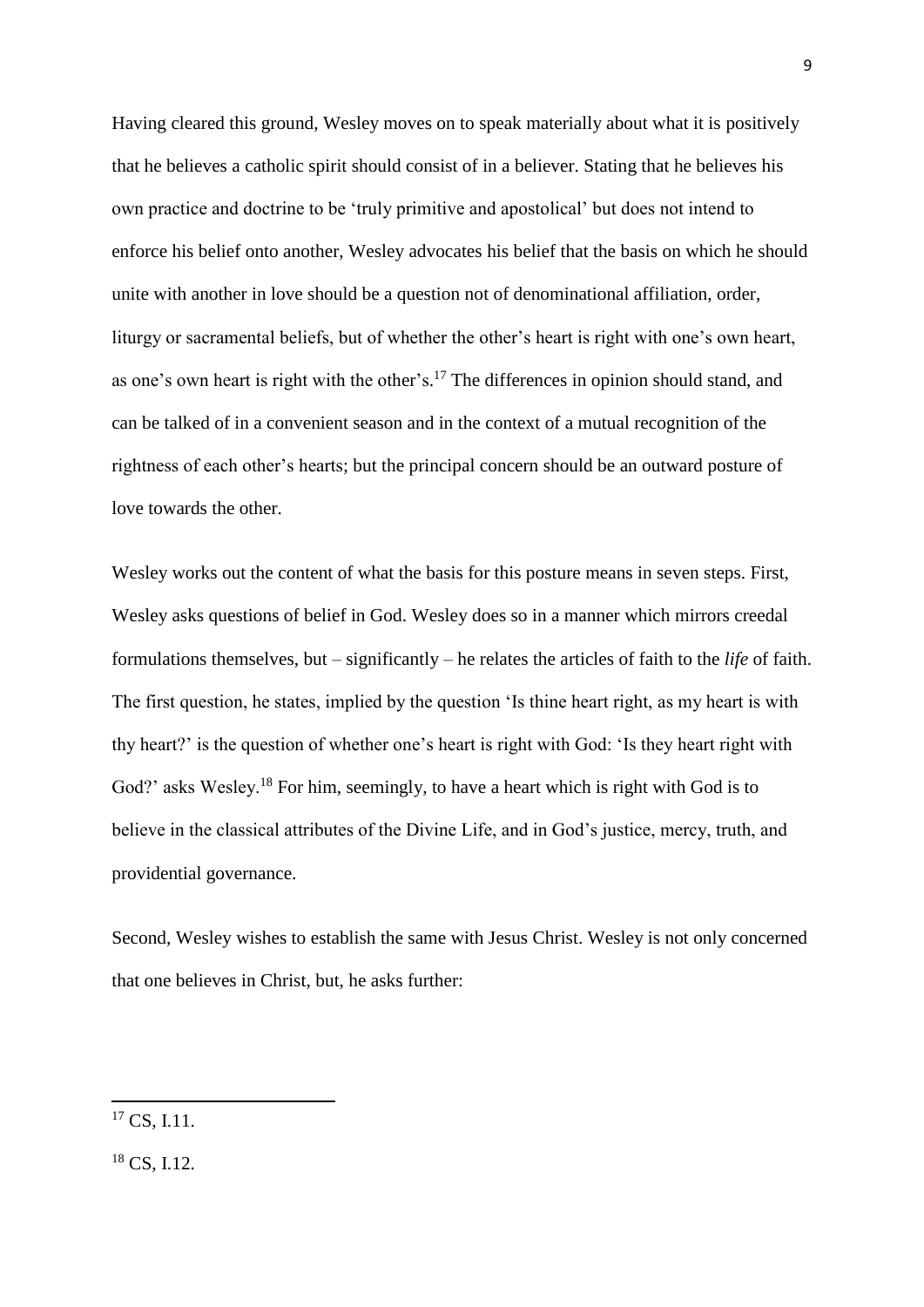Is he 'revealed in' thy *soul*? Dost thou 'know Jesus Christ and him crucified'? Does he '*dwell* in thee, and thou in him'? Is he 'formed in thy *heart* by faith'? Having absolutely disclaimed all thy own works, thy own righteousness, hast thou 'submitted thyself unto the righteousness of God', 'which is by faith in Christ Jesus'?<sup>19</sup>

Wesley finds one whose heart is right as his is with theirs in one who has received the *benefits* of Christ's work of salvation, expressed by him in terms of justification by grace through faith. This clearly establishes some level of generous doctrinal commitment in his catholicity around receiving the works and benefits of Christ, but these works and benefits are in themselves pietistically described in their effects: it is necessary to know Christ and his works *in one's soul*. The pietistic posture seems more important than the Christological dogmatic formulae.

From this point, the third criterion is established in relation to the response and posture of the believer to God and God's work of salvation. Wesley sees someone who has a catholic spirit as someone whose faith is *energoumene di agapes* -- 'filled with the energy of love'. Put otherwise, a catholic spirit will exist in one who is on a path of *de facto* sanctification – one who lives a life of grateful thanks to God.<sup>20</sup>

This spiritual posture, fourth, should impel the one in whom one can identify a catholic spirit to good works. Wesley sees the one with a catholic spirit as employed in doing the will of the Father, and in aiming in work, business and conversation at glorifying God in all that one does.<sup>21</sup> The seriousness with which one should do this is, fifth, as a result of the urgency of

**.** 

 $^{21}$  CS I.15.

<sup>&</sup>lt;sup>19</sup> CS I.13, emphasis added.

 $20 \text{ CS}$  I.14.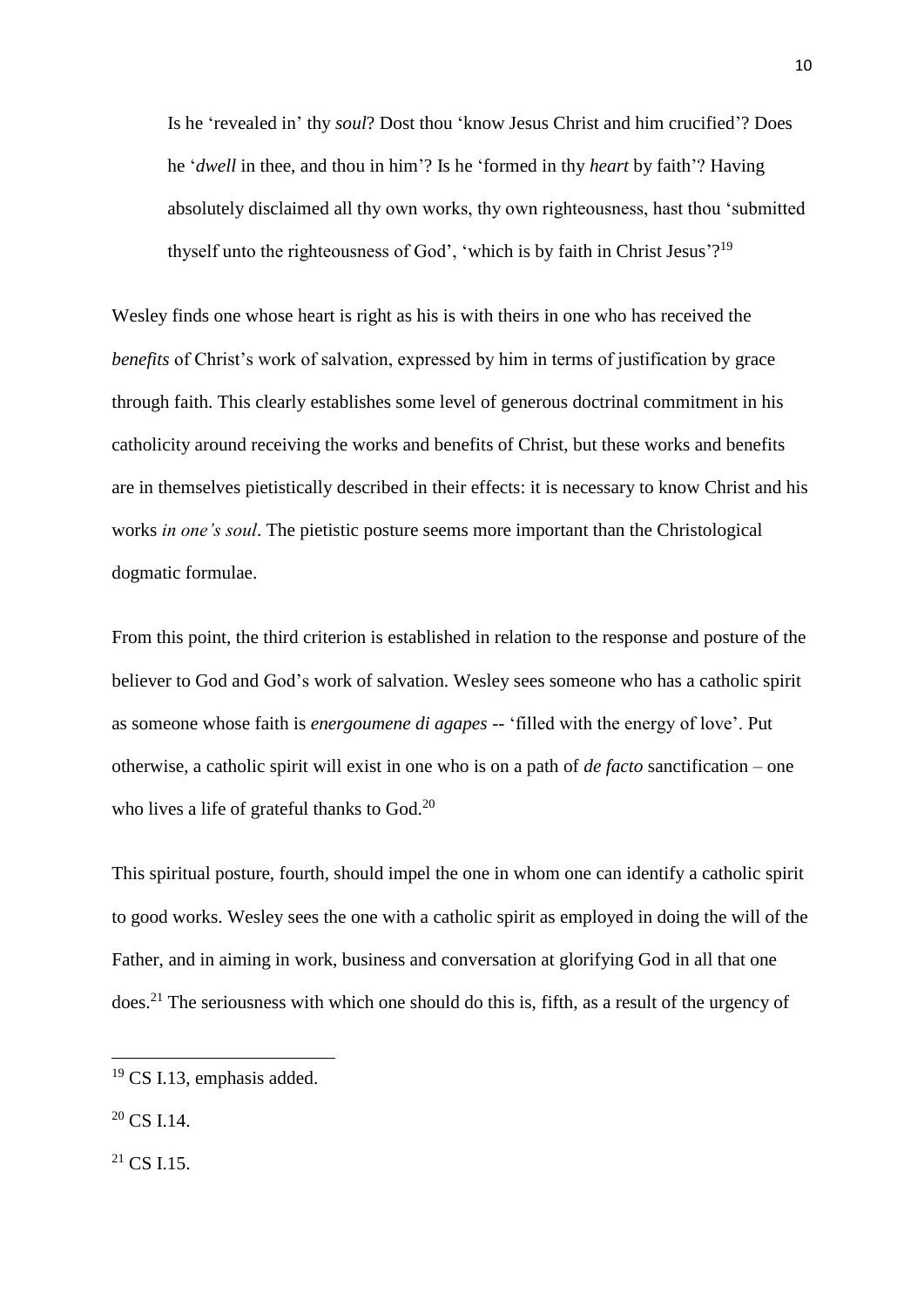the gospel: the reality of the possibility of hell should provoke the believer to hate all evil ways and to avoid  $\sin^{22}$  The way that this sense of urgency is to be recognised and the law fulfilled rests, sixth, for Wesley, in the one with a catholic spirit loving their neighbour and enemies, feeling moved by them, and praying for them.<sup>23</sup> This love has to be shown, seventh, in acts and works – in doing good to all people, giving to them, and 'assisting them both in body and soul.'<sup>24</sup>

For Wesley, if a Christian is able to fulfil these conditions, or desires to fulfil them, then he or she can be adjudged to have a heart which is right as one's own heart is right towards that other.<sup>25</sup> This identifies a Christian with whom one can walk. These seven conditions are the conditions for Wesley of a catholic Christian faith, and are, as such, the basis on which one can have Christian unity with another from a different denomination or of a different doctrinal persuasion. That love of God and the other is the condition for Christian unity reduces the significance of the capacity of doctrine, liturgy, order or polity to be the basis on which the catholicity of a Christian is judged. There is no need, according to Wesley, for Christians to be of the same opinion; or to dispute points constantly; and fail to engage with each other as a result of these differences. Instead, the Christian with a catholic spirit is, like Jehu and Jehonadab, to walk together with others of the same spirit. At this point in the sermon, Wesley shifts the refrain from 'Is thine heart right, as my heart is with thy heart?' to the end of the verse: 'give me thine hand.'<sup>26</sup> Wesley identifies examples of difference over

 $\overline{a}$ 

- $^{23}$  CS I.17.
- $24$  CS I.18.
- $25 \text{ CS}$  I.18.

 $26$  CS, II.1.

<sup>22</sup> CS I.16.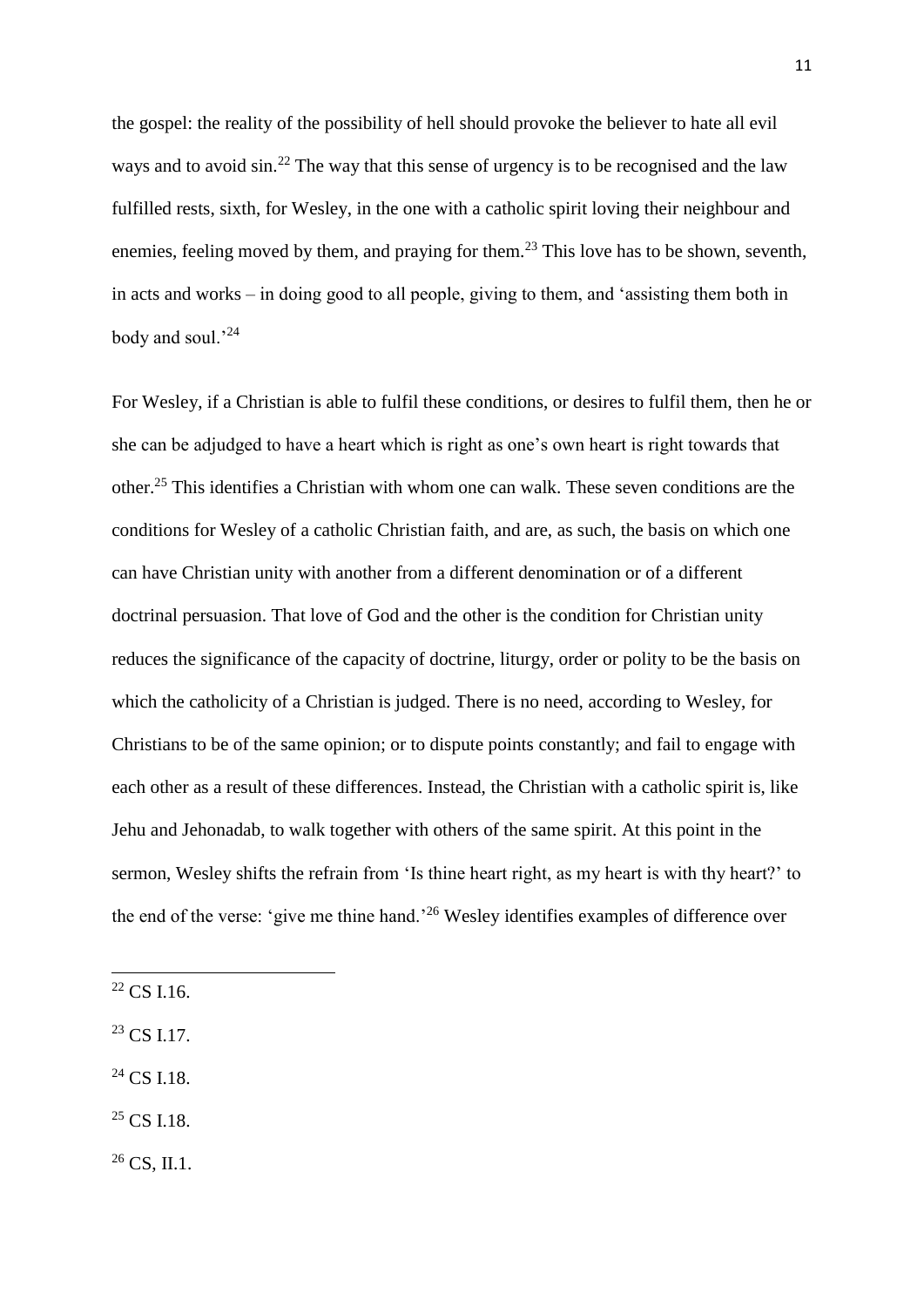polity (between episcopal and Presbyterian order) and in sacramentology, and yet states that he does not want the Christians who hold different opinions on such matters to change their minds in relation to their commitments, only to be prepared – having satisfied the conditions of a catholic spirit – to walk in the faith with other Christians.<sup>27</sup> The Christian's concern should not be the relatively minor (to Wesley's mind) differences that exist between different denominations, but whether the self and the other love God and love humankind. Having described the seven conditions of a catholic spirit, Wesley *requires* four things of the one with a catholic spirit to walk with him in faith – four demonstrations, we might say, of *active catholicity*. First, he requires love from Christians of different traditions. This love, however, is a particular form of love – a love which is greater than love for neighbour or for enemy. Wesley requests of the other who can assent to his seven conditions:

'If thine heart be right, as mine with thy heart', then love me with a very tender affection, as a friend that is closer than a brother; as a brother in Christ, a fellowcitizen of the New Jerusalem, a fellow-soldier engaged in the same warfare, under the same Captain of our salvation. Love me as a companion in the kingdom and patience of Jesus, and a joint heir of his glory.<sup>28</sup>

This kind of love, for Wesley, is a higher degree of love than that for the rest of human kind. Christians' love for each other should – as the saying goes – cover a multitude of sins such that whatever the other considers amiss in him should be pardoned in the hope that the grace of God will correct it, and whatever is considered wanting in him should be supplied through

 $27 \text{CS}$ , II.2.

 $28$  CS, II.3.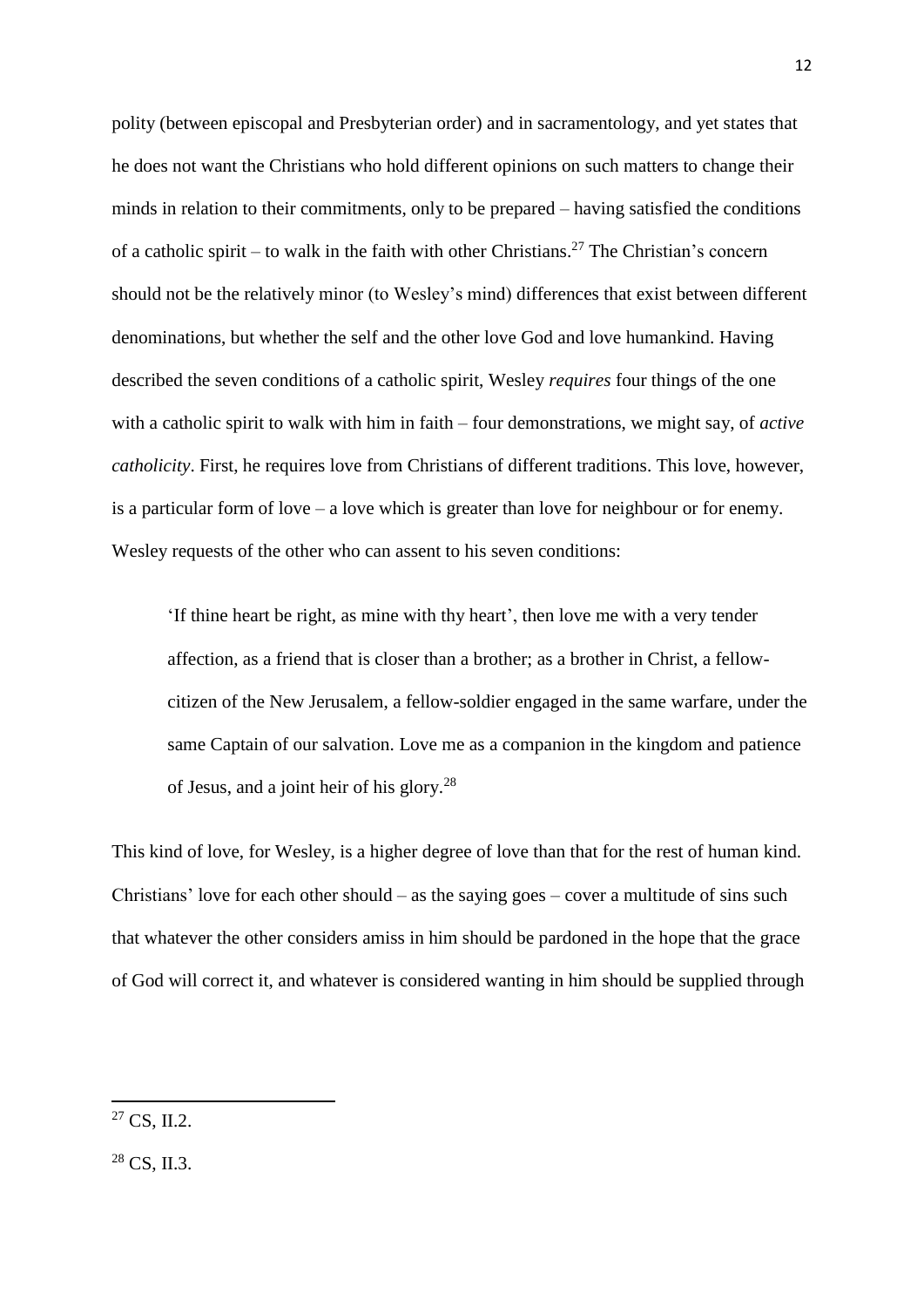the riches of the mercy of Jesus Christ.<sup>29</sup> In addition to this love, second, the one with a catholic spirit should pray for the other. Rather than argue with the other, Wesley commands the one with a catholic spirit to wrestle with God on the other's behalf that *God* (and not the believer) would correct what is amiss and supply that which is wanting. The one with a catholic spirit is to pray earnestly for the other, for the other's growth in faith in and love of God.<sup>30</sup> Third, these prayers should be accompanied by good works directed towards the other which have the intent of provoking the other also to love and good works (a competitive outstripping one another in love effectively) – that is to a more faithful and active form of discipleship.<sup>31</sup> And fourth, the one with the catholic spirit can walk with the other in working together and joining together (even while retaining their own opinions and modes of worship) in the work of God, and in supporting the other in the other's work for the Kingdom (including speaking well of the other, sympathizing with them, and assisting them in any difficulty or distress).<sup>32</sup> The catholic spirit which arises from a sanctified life must display this life in relation to the other (of different denominational affiliation and doctrinal commitments) in enacting these marks of sanctification in the joint journey of discipleship all Christians are to undertake. Differences of opinion do not require Christians to cut themselves off from one another. Instead, these differences require the Christian to orientate their love towards other Christians and – to a degree – to recognise that which is primary in the faith (a sanctified life in response to God's grace) and that which is secondary (distinctions in polity and theological commitment).

 $31 \text{ CS}$ , II.6.

 $\overline{a}$ 

<sup>32</sup> CS, II.7.

 $29 \text{ CS}$ , II.4. There is a parallel here with Augustine's interpretation of Cyprian during the Donatist controversy; see Augustine, *On Baptism: Against the Donatists*, Book 2. <sup>30</sup> CS, II.5.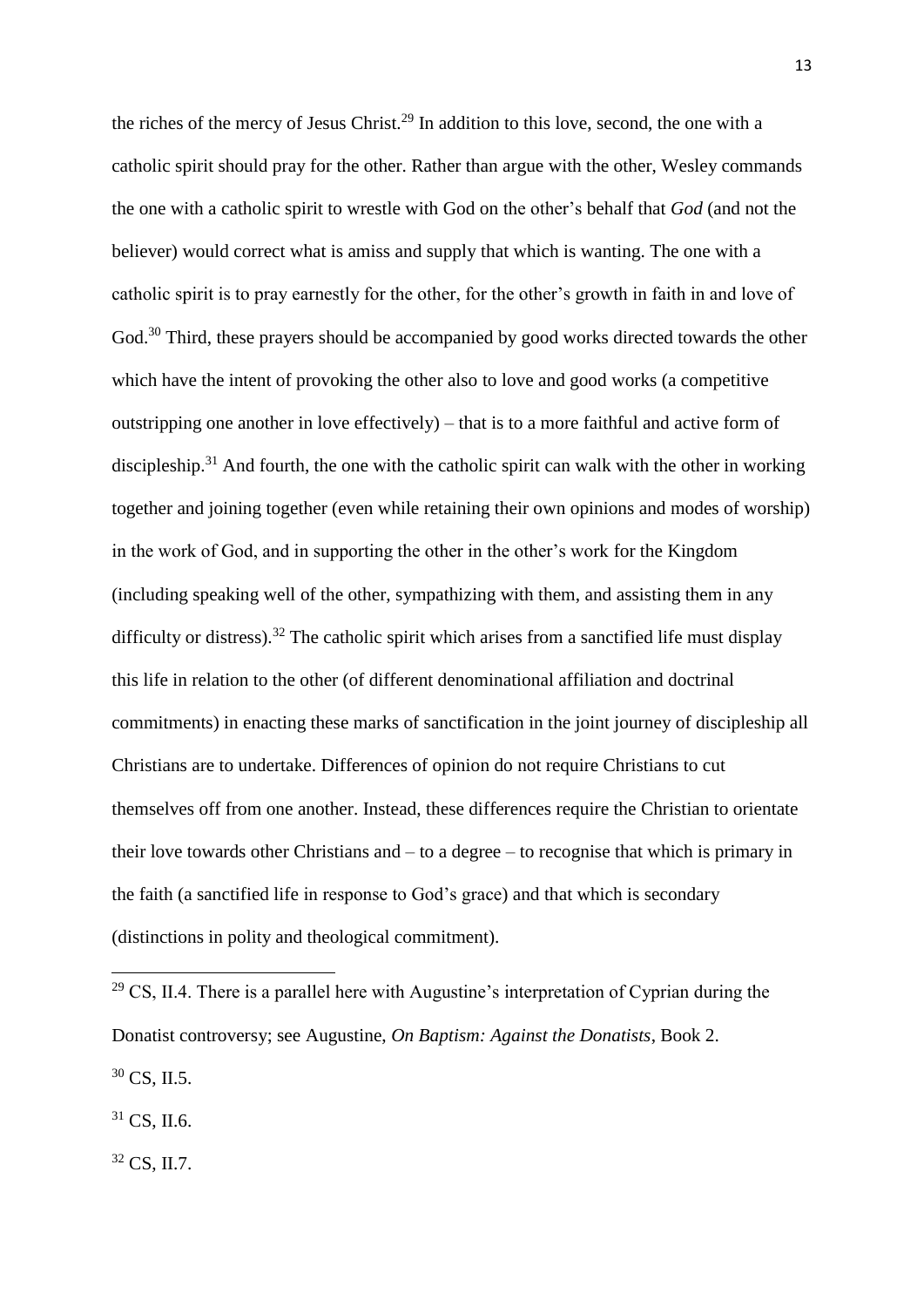What are we to make of these claims of Wesley in the contemporary ecumenical context? It is to this that we now turn in addressing visible unity in Protestantism.

## 2. Visible Unity in Protestantism

In order to understand the significance of this move by Wesley, it is necessary to trace (albeit briefly) the idea of catholicity as it develops in the early centuries of the Christian church.<sup>33</sup> Classical patristic accounts of catholicity rest in figures such as Ignatius, Cyprian and Augustine. As early as Ignatius in the late first / early second century, the idea of unity for the church was connected innately to that of the church's polity and order. While clearly the need for Ignatius to make this case suggests that reality was otherwise in the church, and while as well the material content of the nature of the orders is not set out in a way that corresponds to present understandings, it is Ignatius who seems to connect the idea of unity under a bishop, and to the clergy who serve under him, to the idea of catholicity: the symbiotic relationship we might say between catholicity, apostolicity and the institutional forms of the church. (Ignatius is, in fact, the first to coin the term 'catholic'.) The church is to be united, for Ignatius, as the clergy are to the bishop, so as to praise Jesus in 'unison' and 'harmony'.<sup>34</sup> The point, therefore, is not only that the church is subject to the bishop, but that the bishop in his apostolic authority teaches them how to be united to one another in Christ and fulfils the condition of ecclesial unity (or – we might say – catholicity). For Ignatius, the need for this unity is so that members of the church can be united so as not to fail at the last to offer the ultimate sacrifice to God in martyrdom, being confident in their unity in receiving the

<sup>34</sup> Ign.Eph., 4.

<sup>33</sup> On this topic, see Mark J. Edwards, *Catholicity and Heresy in the Early Church*

<sup>(</sup>Aldershot: Ashgate, 2009); and the classic, Walter Bauer, *Orthodoxy and Heresy in Earliest Christianity* (Mifflintown: Sigler, 1996).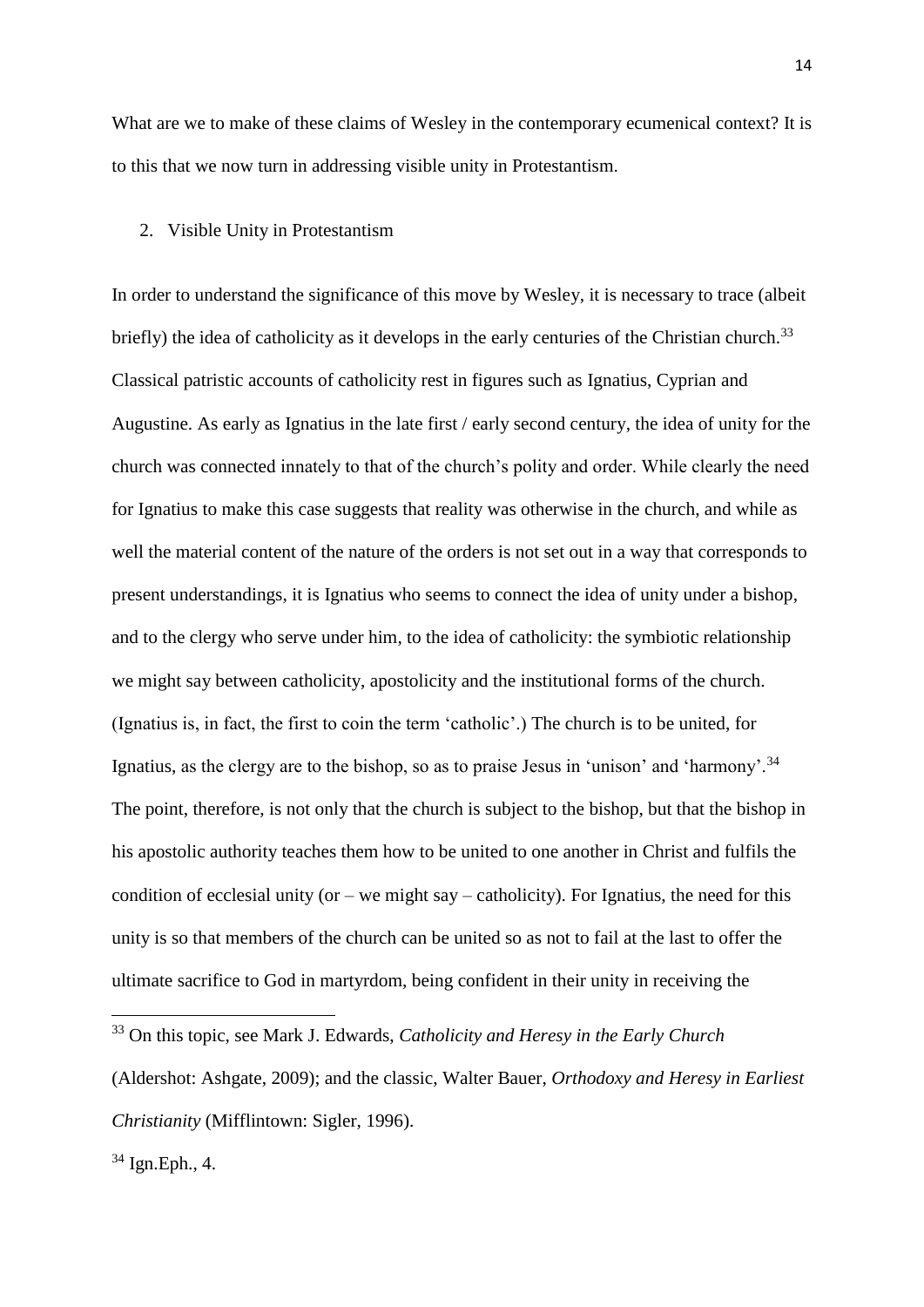eucharist that they are 'with undivided minds … to share in the one common breaking of bread — the medicine of immortality, and the sovereign remedy by which we escape death and live in Jesus Christ for evermore'.<sup>35</sup> Unity under the bishop is the condition for the efficacy of the eucharist and this is in itself the way in which a martyr can be confident of immortality.

The *locus classicus* of the mature version of this account of Christian unity related to orders is found in St Cyprian. In Cyprian's thought there is a clear relation of causation between the presence of appropriately ordained clergy and efficacy of the sacrifice of the eucharist.<sup>36</sup> It is this which guarantees the unity and universality of the church. It is only in being connected to the priest who stands under the apostolic authority of the bishop that the Christian can understand herself as a member of the church catholic. Cyprian states:

Does a man think he is with Christ when he acts in opposition to the bishops of Christ, when he cuts himself off from the society of His clergy and people? He is … waging war upon God's institutions. An enemy of the altar, a rebel against the sacrifice of Christ; giving up faith for perfidy, religion for sacrilege; an unruly servant, an undutiful son and hostile brother, despising the bishops and deserting the priests of God, he presumes to set up a new altar, to raise unauthorized voices in a rival liturgy, to profile the reality of the divine Victim by pseudo-sacrifices …<sup>37</sup>

 $35$  Ign. Eph., 20.

<sup>36</sup> Cyprian, *De Lapsis: The Unity of the Catholic Church*, trans. Maurice Bévenot (Oxford: Clarendon, 1971), 18.

<sup>37</sup> Cyprian, *Unity*, 17.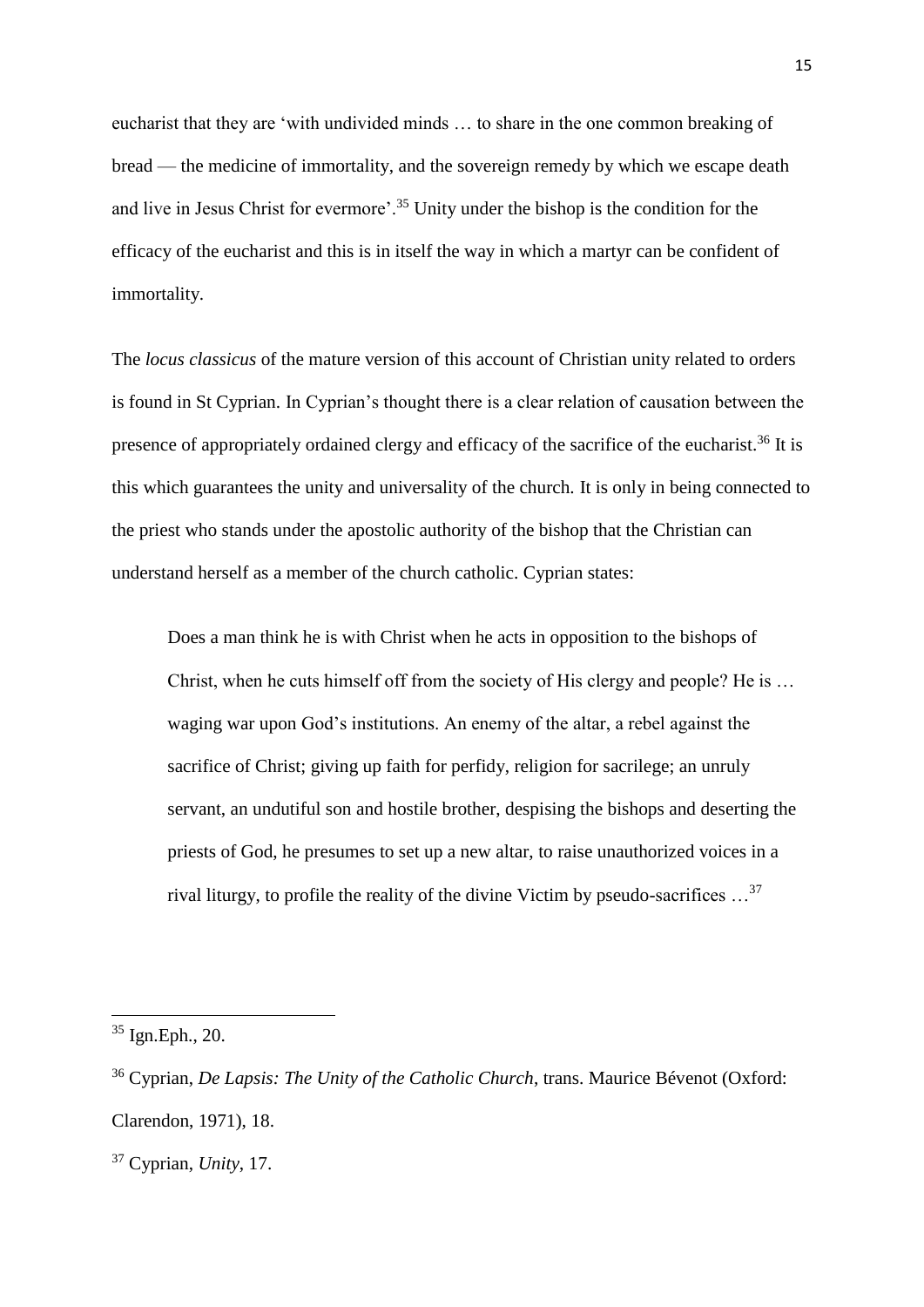Only by being in full communion with a priest who is in full communion with his bishop (who is in communion with the bishop of Rome as Peter's successor and heir to the keys of the kingdom) is the Christian a true Christian: unity in the church exists only in this way – a visible expression which has a causal effect in guaranteeing salvation and preserving the Christian in the faith and in salvation through the sacrifice of the eucharist. For Cyprian, visible unity as thus expressed is the manner by which the church is able to preserve the unity of the body of Christ: <sup>38</sup> visible unity grounded in the institutions and polity of the church is the way in which catholicity is expressed. We see this emphatically in the discussions which follow his talk about the clergy:

God is one and Christ is one, and His Church is one; one is the faith, and one the people cemented together by harmony into the strong unity of a body. This unity cannot be split; that one body cannot be divided by any cleavage of its structure, nor cut up in fragments with its vitals torn apart. Nothing that is separated from the parent stock can ever live or breath apart; all hope of its salvation is lost.<sup>39</sup>

What is key, however, for Cyprian is that this unity and catholicity are found in a set aside priesthood: it is a single group exclusively within the church that (in its relation to bishops and the bishop of Rome) grounds church's unity and sets the limits of universality. The guarantee of catholicity is expressed by the polity of the church and its unity is guaranteed episcopally and ultimately in relation to the episcopate's communion with the Pope. The episcipally ordained clergy, we might say, provide the catholic limits of the church, and this

**.** 

<sup>&</sup>lt;sup>38</sup> We should note that claims for the clergy are variously grounded in the idea of apostolicity in Cyprian; see, for example, Cyprian, *Unity*, 2-5.

<sup>39</sup> *Unity*, 23.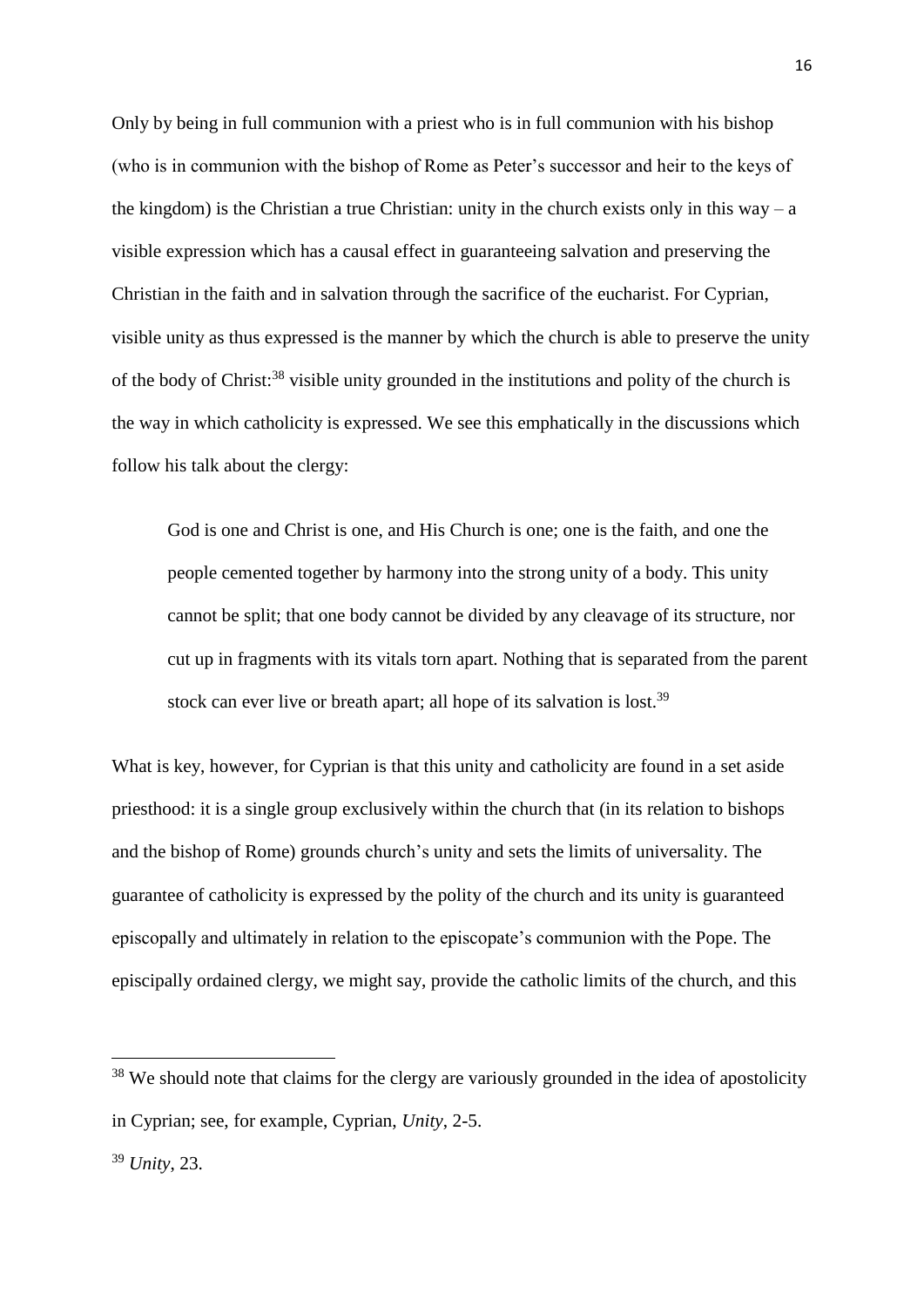limit is indexed to their institutional expression of dependence on apostolic authority which is traced ultimately back to Peter's successor.

Unity and catholicity as found under the clergy who are united under a bishop who are united under the bishop of Rome is a long way from the account of unity and catholicity that Wesley expresses.<sup>40</sup> Does this mean that Wesley, and the Protestant theologians who like him are not

**.** 

<sup>40</sup> Cf. *Lumen Gentium*, in Vatican Council II: 'Fully incorporated into the society of the church are those who, possessing the Spirit of Christ, accept its entire structure and all the means of salvation established within it and who in its visible structure are united with Christ, who rules it through the Supreme Pontiff and the bishops, by the bonds of profession of faith, the sacraments, ecclesiastical government, and communion' (14). For the most comprehensive account of catholicity from a Roman Catholic Perspective, see Avery Dulles, *The Catholicity of the Church* (Oxford: Oxford University Press, 1985); see also Karl Rahner, *Bishops: Their Status and Function* (London: Burns and Oates, 1964), especially ch. 6. For further discussion of obedience to the Pope, see Joseph Cardinal Lefèbvre, 'Obedience to the Pope' in *Obedience and the Church* (London: Geoffrey Chapman, 1968). The account offered in this paper is equally a long way from the account of unity offered by the Orthodox Church. See Pantelis Kalaitzidis, 'Theological, Historical, and Cultural Reasons for Anti-Ecumenical Movements in Eastern Orthodoxy', in *Orthodox Handbook on Ecumenism: Resources for Theological Education*; *'That They All May Be One' (John 17:21)*, ed. Pantelis Kalaitzidis (Oxford: Regnum Books International, 2014), 135–136; Alexander Schmemann, 'Ecclesiological Notes,' St Vladimir's Seminary Quarterly 11 (1967), point 6; John A. Jillions, 'Three Orthodox Models of Christian Unity: Traditionalist, Mainstream, Prophetic', International Journal for the Study of the Christian Church 9, no. 4 (November 2009): 295– 311; and for an excellent recent and constructive overview of the idea of unity in relation to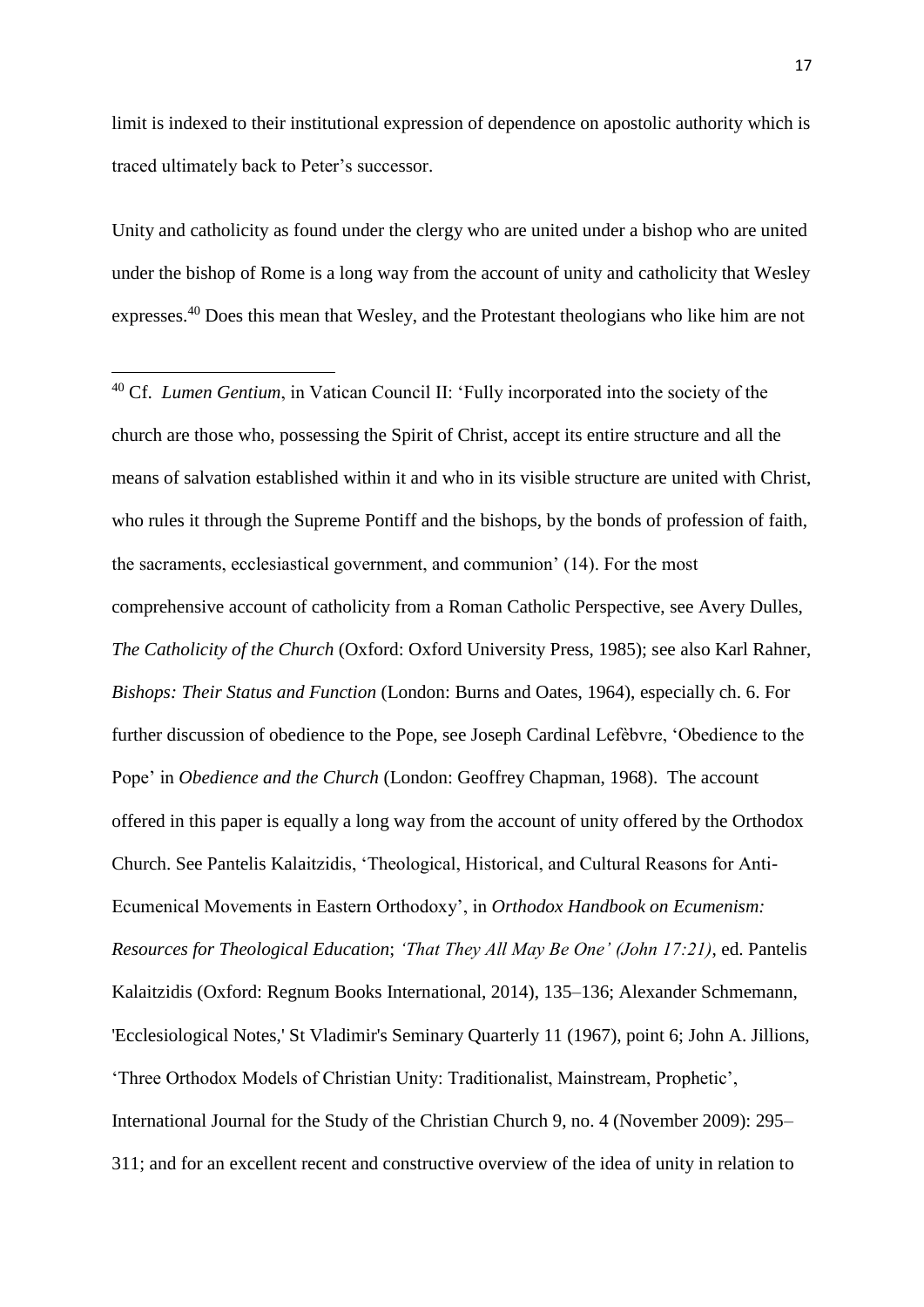in communion with Rome (and furthermore participate in or have even given rise to nonepiscopal forms of the church) are schismatics whose Christianity falls outwith the bounds of catholicity?<sup>41</sup> Is the very act of reform a breaking from the universality of the church, a rejection of the idea of the church catholic? For Wesley and others from a Protestant persuasion in relation to the visible church, the answer must surely be no. Indeed, it may be that the reasoning for this answer in the negative rests in the Protestant critique of the institutional church's propensity to over-identification with the work and activity of the Spirit. Calvin perhaps summarises this best when he writes that the church should not be tempted 'to pretend ... that God is so bound to persons and places, and attached to external observances, that he has to remain among those who have only the title and appearance of a church [Rom. 9:6].'<sup>42</sup> Unity is not, indeed, for the Reformers, to be found in any visible unity of the institutions of the church catholic, since – after all – the church itself is in the first instance hidden and known ultimately only to God. $43$  For the Protestant churches, there

ecumenical discourse, see Petre Maican, 'The Form of Christ: Sketching an Ecumenical Ecclesiology for Eastern Orthodoxy', PhD dissertation, University of Aberdeen (2016), especially the introduction.

**.** 

<sup>41</sup> Wesley had a complex relationship to questions of church order and polity. For a helpful overview of this topic, see David Rainey, 'The Established Church and Evangelical Theology', *International Journal of Systematic Theology* 12:4 (2010): 420-34.

<sup>42</sup> John T. McNeill, ed., *Calvin: Institutes of the Christian Religion* (Louisville: Westminster John Knox, 1960), 4.2.3, p. 1044. These discussions concern Roman Catholicism polemically. However, outside of that polemic, the dogmatic content remains helpful and can usefully be redirected back to the Protestant church as itself an *ecclesia semper reformanda*. <sup>43</sup> Schwöbel summarizes nicely the approach of the reformation churches to catholicity: 'The catholicity of the Church does not guarantee the universality of the truth of revelation. The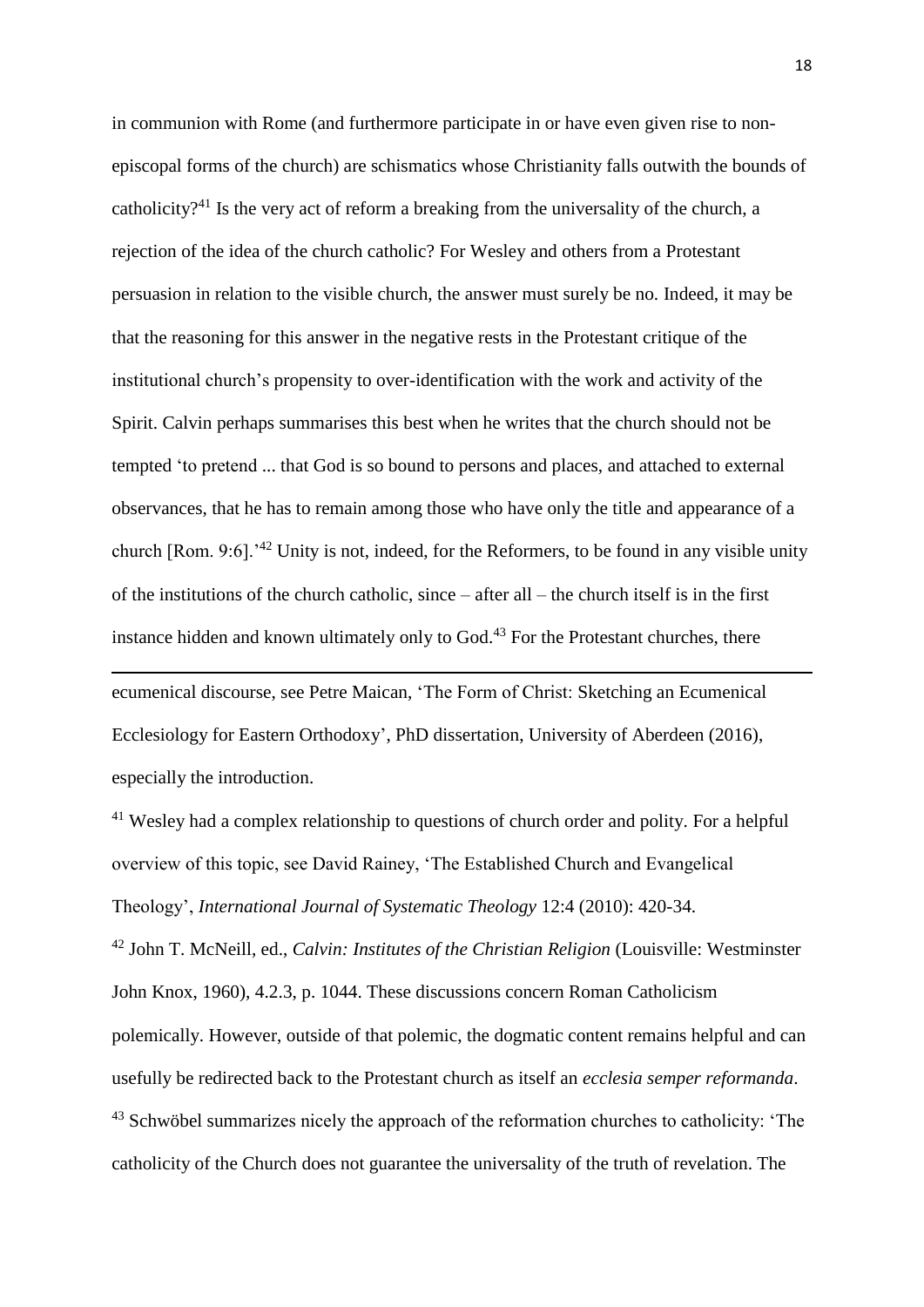cannot be an un-self-reflective over-identification of the salvific works of God with the institutions and polity of the church.<sup>44</sup> Unity to the polity of the church might well be unity to that which has only the semblance of a church; and this can be no true catholicity. Catholicity has to be described otherwise, and to be located elsewhere than in the concrete institutions of the empirical church.

In Wesley's 'A Catholic Spirit', it is possible to see, therefore, an account of visible unity whereby the visibility of the unity is differentiated from that which had traditionally been considered to be the markers of unity and catholicity. Wesley does not differ from the Catholic (upper case) concern for catholicity and unity; nor indeed does he differ in wanting this unity to be visible. Where Wesley differs is in terms of *how* he expresses, understands and identifies this unity and catholicity. Rather than understanding visible unity to reside in

1

universality of the truth of revelation is the foundation for the catholicity of the church' (Christoph Schwöbel, 'The Creature of the Word: Recovering the Ecclesiology of the Reformers', in *On Being the Church: Essays on the Christian Community*, eds Colin E. Gunton & Daniel W. Hardy, (Edinburgh: T&T Clark, 1989), 128). This point is also made by one from an episcopal tradition in the work of Michael Ramsay: 'Catholicism, created by the gospel, finds its power in terms of the gospel alone. Neither the massive polity of the Church, nor its tradition in order and worship, can in themselves seem to define Catholicism; for all these things have their meaning in the gospel, wherein the true doctrine of Catholicism can be found' (Michael Ramsay, *The Gospel and the Catholic Church* (London: Longman's, 1936, 179-80).

<sup>44</sup> The concern here is the repeated reformation concern to ensure that there is appropriate and strict demarcation between divine and human action, even in their relationality. For an overview, see Schwöbel, 'The Creature of the Word'.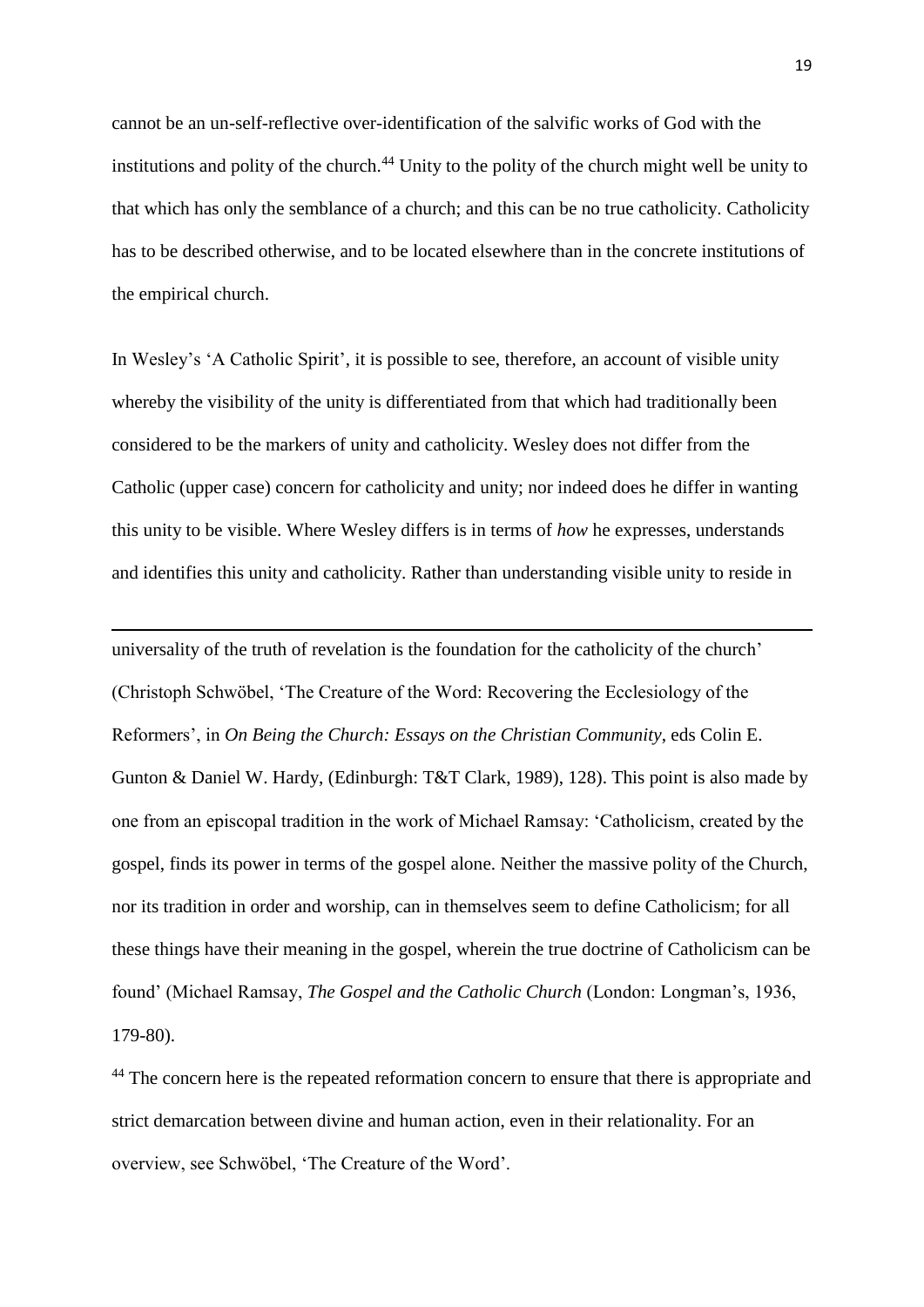the Eucharistic and / or clerical (episcopal or pontifical) polity of the church with bounds created by the apostolic limits on catholicity, Wesley understands visible unity to rest in the capacity to identify visibly the fruits of the life of faith in different Christians from across the universal church. Wesley is neither a latitudinarian nor a schismatic. Instead, Wesley is one who identifies the visibility of a Christian, and the unity with that Christian to which we are called, as resting in sanctification not primarily in its *de iure* condition but in its *de facto* reality in the life of the Christian, as this is effected by the work of the Holy Spirit. This, it seems, is a distinctive Protestant (or more narrowly, Pietistic) contribution to understandings of visible unity; and such an account does not rest on a particular account of Scripture or of doctrine or of the polity of the church. Instead, such an account rests on the visible fruits of the sanctified life of the Christian. It is the life of faith visibly enacted which is the grounds for visible unity between members of different denominations. For Wesley, it is not so much the case that he is uninterested in visible unity; but it is rather the case that visible unity is described differently and located elsewhere than in more classical Roman Catholic (or for that matter Orthodox) accounts. In this way, it might be easier to see greater unity between the different forms of Protestant churches than the histories of divisions might suggest: those divisions do not undermine unity and catholicity, but express the individual integrity and freedom of conscience of the Christian (in the context of the recognition of the creatorcreature distinction and a critique of the over identification of the empirical church with the exclusive actions and activities of God's saving grace), an integrity and freedom of conscience that should recognize the same commitments in others, and still see oneself – despite all differences – united to them through the sanctifying presence of the Spirit within the lives of the believers in the church catholic. <sup>45</sup> It is then for these Christians to live lives

<sup>&</sup>lt;sup>45</sup> Cf. the words of the dissenter Thomas Binney in nineteenth century Britain: 'I am a dissenter because I am a catholic; I am a separatist because I cannot be schismatical; I stand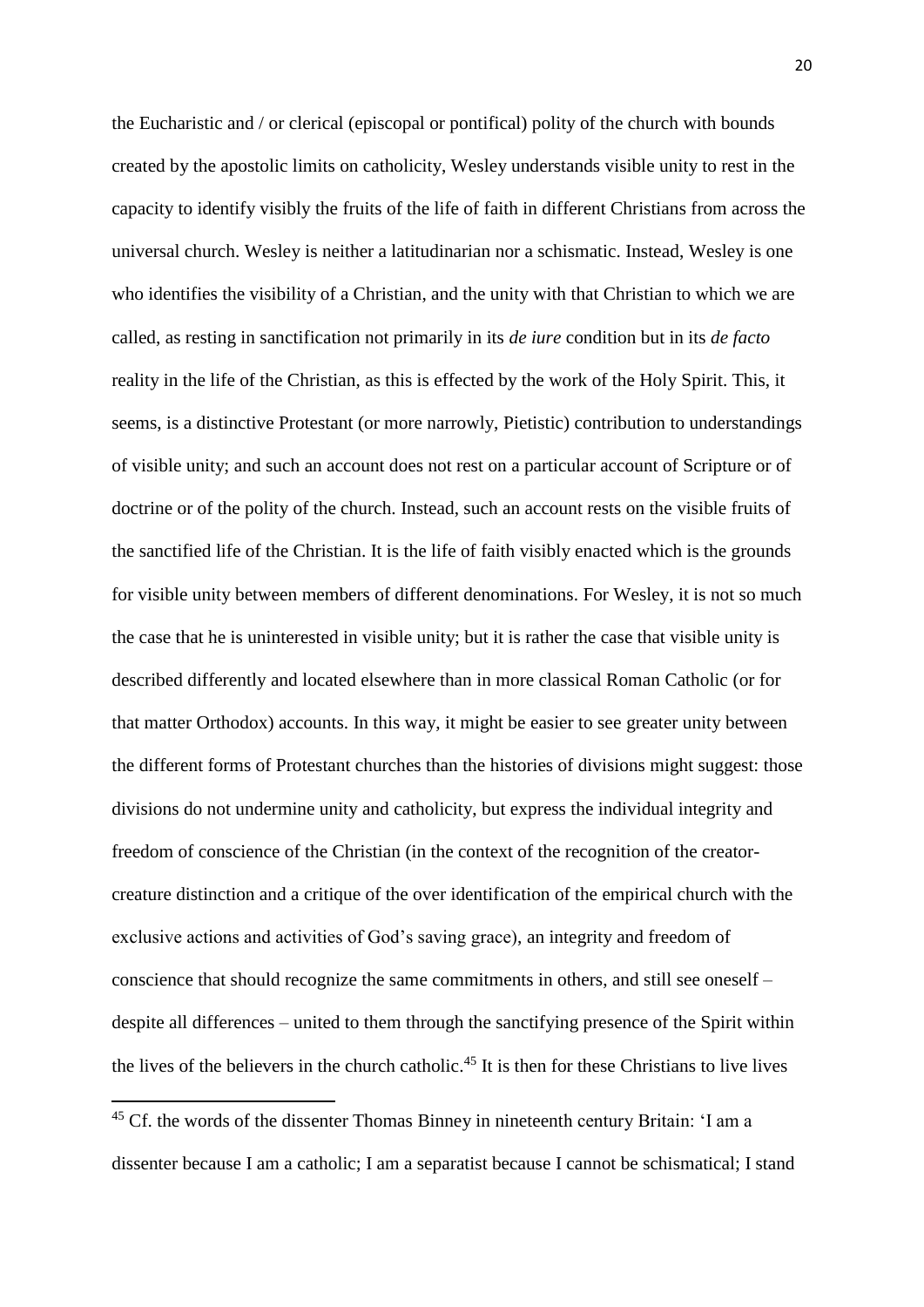sanctified by grace that orientate them towards those other Christians who similarly recognize a heart which is right with their own hearts, such that there is an attractiveness to one another or a resonance between the lives of faith and commitment each believer lives.

#### 3. The Church, the Spirit and the Third Article

I have taken a long time to get to a central aspect of the title of this paper – pneumatology and the third article. But I hope in the foundations that I have laid the direction of travel might be clear. The point that this paper is moving towards is that in Protestant theology there is a distinctive account of the relationship of the work of the Spirit and the church to that which is articulated in more Roman Catholic or Orthodox theology. There exists within Protestantism an account of the church which recognizes its continual dependence on the ongoing *act* and *events* of the Spirit for its existence. The church comes into being in time in a Protestant account by the activity of the Spirit in space and time. It is not in the church's institutions or forms that the church's genuine being rests, but in the act of the Spirit who brings the church into being in a given place at a given point in history. Put formally, we might say that the ontology of the church is actualistic, and its being rests in the reality that the Spirit who acts is the eternal and holy Spirit of God; the church's being rests in the eternality of the acts of the Spirit who brings it into being time and time again in history – not in the continuance of its temporal forms. However, for Protestantism, while the Spirit is the *sine qua non* of the true church, the church and its institutions (of whatever form) is not the *sine qua non* of the Spirit. The visibility of the church, and the unity of the church, on a Protestant account, is not, therefore, grounded on the structure or polity of the church, but upon the epicletic call of the

apart from some because I love all; I oppose establishments because I am not sectarian; I care not about subordinate differences with my brother, for *Christ* has received him, and so will I' (Thomas Binney, *Dissent Not Schism* (London: Robinson, 1885), 65).

**.**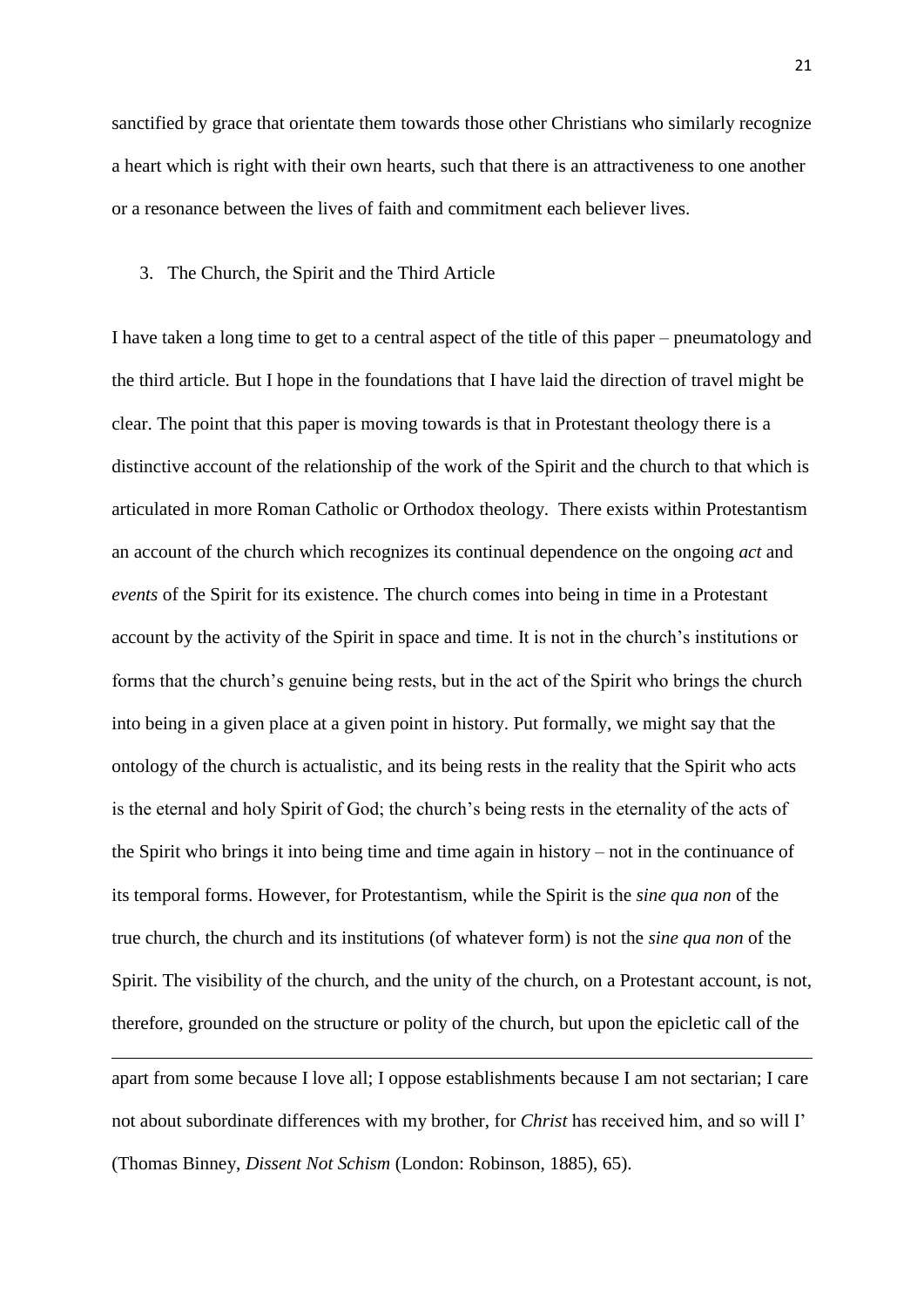church for the descent of the Spirit and upon the sanctifying activity of the Spirit in the life of the believer. $46$  As Colin Gunton puts it:

Sometimes it has appeared that because a *logical* link has been claimed between the Spirit and institution, the institution has made too confident claims to be possessed of divine authority. The outcome … has been too 'realised' an eschatology of the institution, too near a claim for the coincidence of the Church's action with the action of God. Against such a tendency it must be emphasised that, as christology universalises, the direction of pneumatology is to particularise. The action of the Spirit is to anticipate, in the present and by means of the finite and contingent, the things of the age to come. $47$ 

The church (as a contingent anticipation in space-time of the eschatological Redemption of God) does not have the capacity to determine its own conditions of unity on the basis of its external polity and form. Instead, for Protestants, the church exists *under* the third article of the creed – under the sovereignty of the Spirit, the Lord, the Giver of Life. It is the presence of the Spirit which gives life to the church, not the church which dictates or demarcates or limits the universality of the presence of the Spirit. There is a prevalence at times to think of Spirit as 'an essentially immanent force: as something *within* an already given person or

**.** 

<sup>&</sup>lt;sup>46</sup> As Alan Sell puts it, 'Far from this being an exclusive claim, the Spirit's work is Churchcreating no matter by which confessional body it is processed' (Alan Sell, 'The Holy Spirit and the Church: Some Historical Soundings and Ecumenical Implications', Paper Presented at Society for the Study of Theology 2012, 8)

<sup>47</sup> Colin E. Gunton, 'The Church on Earth: The Roots of Community,' in *On Being the Church*, eds Gunton & Hardy, 61.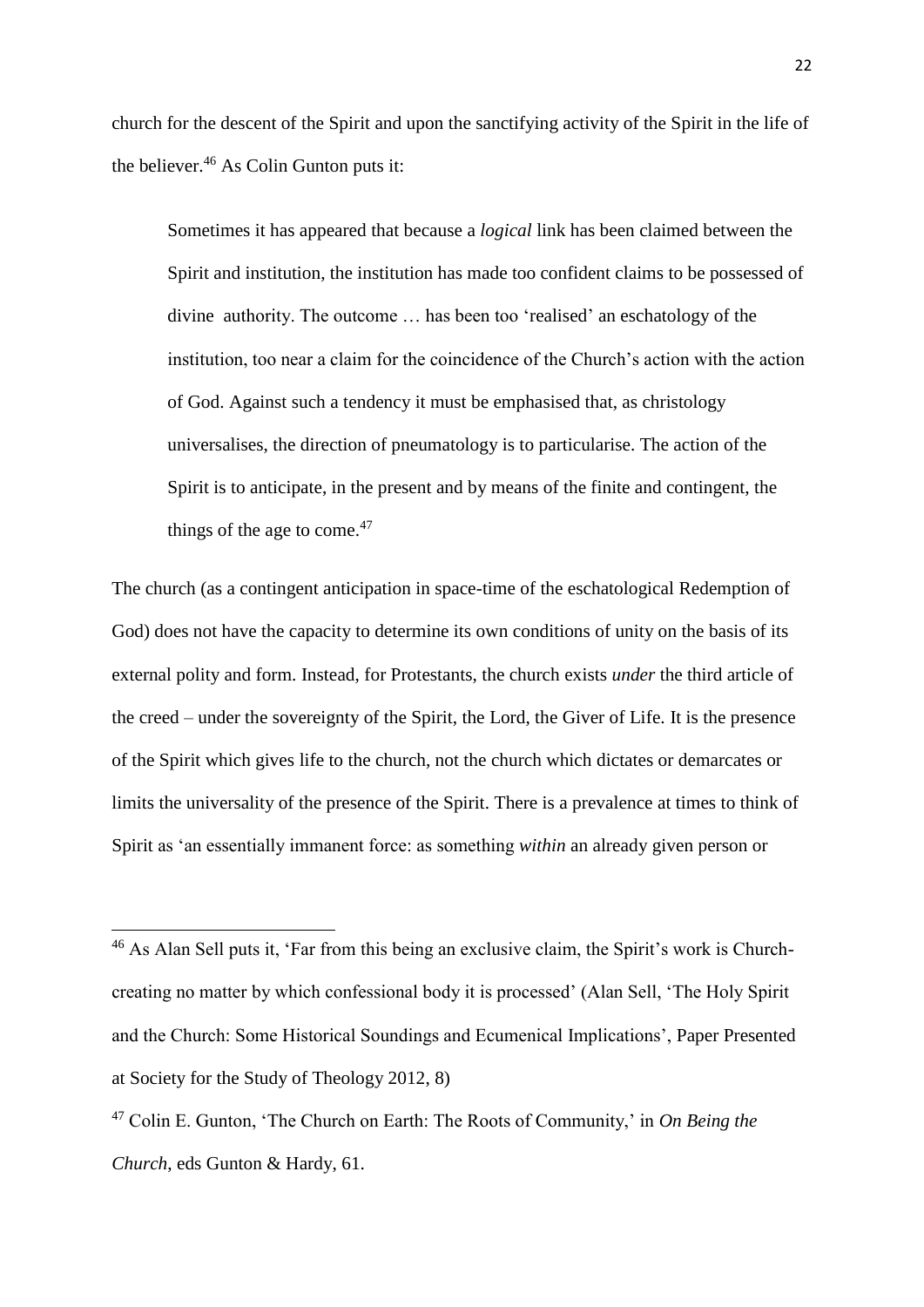institution qualifying its existence.<sup>'48</sup> In contrast to this, with Gunton, it seems best to understand the Spirit as the one who constitutes the church from 'time to time' in a Protestant account.<sup>49</sup> This determines that one should not recognize the catholicity and validity of the church in the church's own composition and form, but in the inworking power of the Holy Spirit who comes from without the church to create the conditions that Wesley lists in his 'A Catholic Spirit'. Unity can, therefore, be visible for Protestant churches, but the form of the visible unity rests on the *de facto* sanctifying presence of the Spirit in the life of the believer, not the *de iure* structures of the churches to which the believers belong. <sup>50</sup> This sanctifying presence of the Spirit need not be any less visible than the structure of the church (indeed, it may be more so), but an account which rests on sanctification does determine that unity does not rest in human forms and practices of doctrine, polity and liturgy, but in the free and active presence of the Sovereign Spirit of God who – as part of God's saving and sanctifying work – gathers people together for the outworking of salvation in the horizontal conditions of time and space.

The church which comes into being in time is the church of Pentecost – the church brought about by the descent and presence of the Spirit who comes again and again to the church in time and creation. The visible structures of the church are in place in the first chapter of Acts

<sup>48</sup> Colin Gunton, *Theology Through the Theologians: Selected Essays 1972-1995* (London: T&T Clark, 1996), 191.

<sup>49</sup> Gunton, 'The Church on Earth,' 137.

1

<sup>50</sup> This is a point which is made powerfully by Gordon Rupp who cites it as a mistake to confuse catholicity with a system of polity, dogma or order rather than 'the fellowship of a great experience … fellowship with the saints through common access to God' (E. Gordon Rupp, *Protestant Catholicity* (London: Epworth, 1960), 44-5 (cf. 34-5).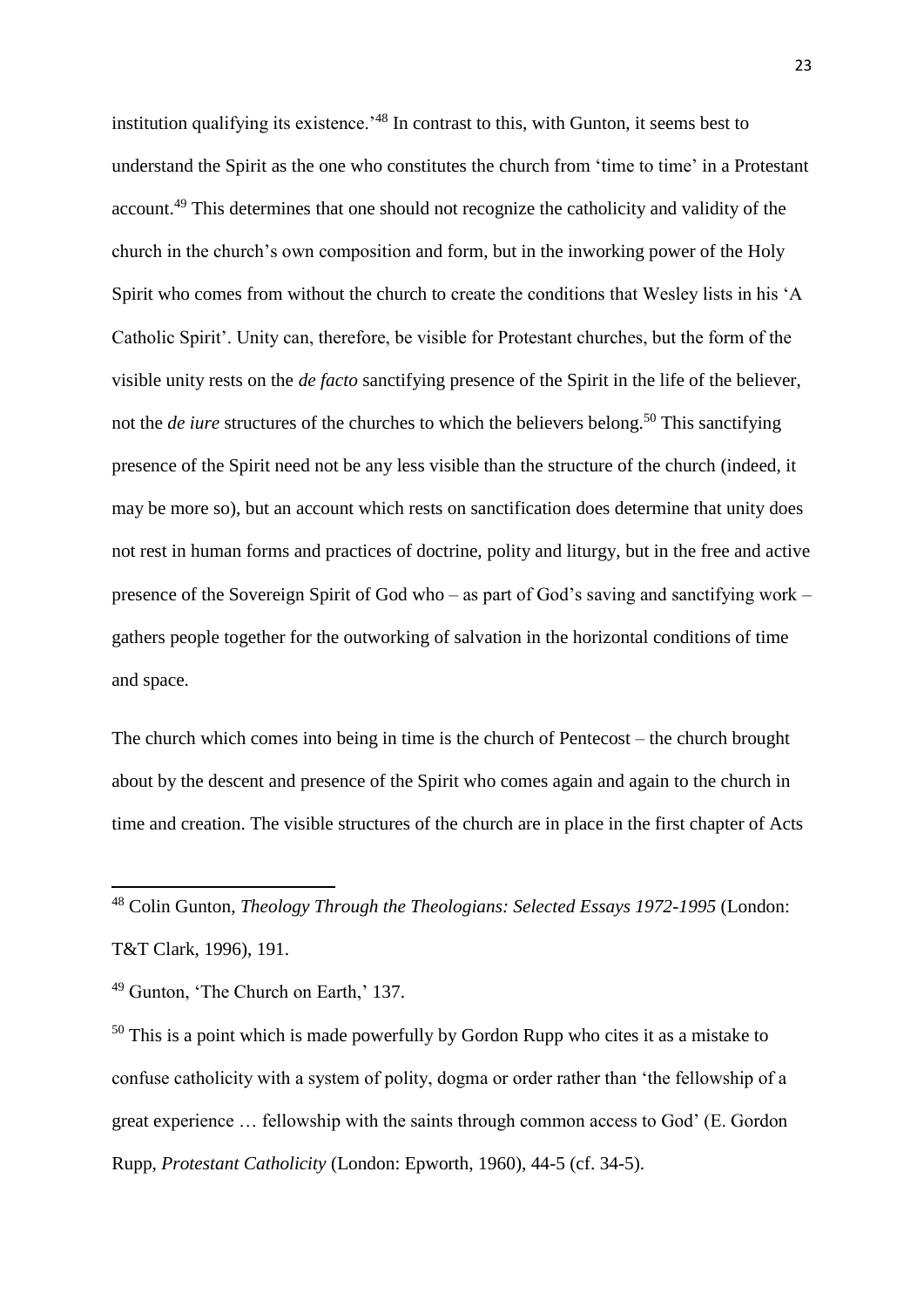(liturgy, polity, etc.), but it is only in the second chapter that the church comes into being. The words of Robert Jenson are wise:

If the church understands herself as founded in events prior to Pentecost and not also in the event of Pentecost *as* a divine initiative commensurate to the Resurrection, she will be tempted to seek her self-identity through time in a sanctified but still worldly institutionalism  $\ldots$ <sup>51</sup>

Visible unity as attached to a form of ecclesial polity is not the only way in which visible unity can be understood. In fact, as Jenson suggests, there may be good reasons for being nervous of such approaches. Indeed, it is worth noting that '[a]n inescapable characteristic of the Church is ... that as part of creation it, too, is finite and contingent.'<sup>52</sup> The church is not the perfect expression of the presence of the Spirit (even if it might be the most intense presence of the Spirit in creation), but a contingent and created reality which is not yet (and nor ever will it be the totality of) the Kingdom of God. As a result, Protestant churches with their different understandings of the relationship between the Spirit and the church need a distinctive account of visible unity rather than presuming that there is only one account of what visible unity might mean:<sup>53</sup> rather than an account of visible unity on the basis of an

<sup>51</sup> Robert W. Jenson, *Systematic Theology vol. 2* (Oxford: OUP, 1999), 180.

<sup>52</sup> Gunton, 'The Church on Earth,' 67.

<sup>&</sup>lt;sup>53</sup> This point gestures towards the account that Daniel Hardy gives of the need for ecumenical discussion to take place with full attendance to and within the different dimensions and dynamics of different ecclesial self-understandings. Ecumenical discourse cannot presume partners that share the same bases for approach or presume a static mode of or basis for multi- or bi-lateral discourse. See Daniel W. Hardy, 'Receptive Ecumenism – Learning by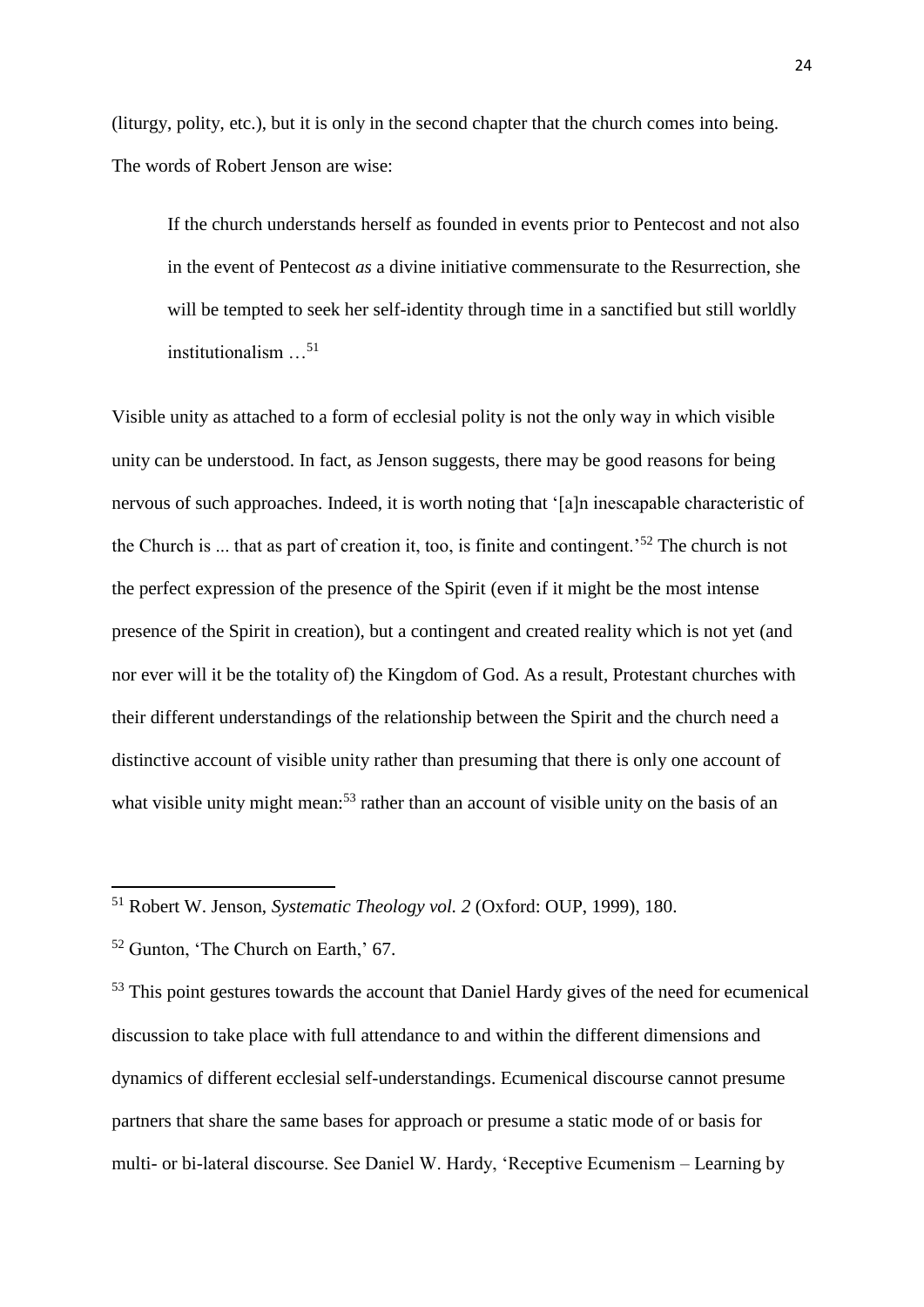institutional ecclesiastical unity, the Protestant account may well be of the sort that Wesley offers – an account based on the free presence of the sanctifying Spirit which resonates with those others in whom the Spirit is also working out their sanctification.

However, often Protestant theology has failed to address the way it understands its visible unity in a manner which has allowed it to seem schismatic. It is here, as a Pietist, I wish to offer a small potential corrective to Protestant theology in the mainstream – a corrective which arises from seeking to understand the logics of Wesley's account of the catholic spirit. This corrective involves the dogmatic topography of ecclesiology. Much Protestant theology locates the church in relation to the second article of the creed as its proximate dogmatic res, to Jesus Christ and to the Word of God. The test of the truthfulness of the church is found, for example, in Calvin in relation to the preaching of the Word and the correct celebration of the sacraments. In Calvin's words: 'Wherever we see the Word of God purely preached and heard, and the sacraments administered according to Christ's institution, there, it is not to be doubted, a church of God exists.<sup>54</sup> For Luther, also, it is the mutual ministering of Christ to each other in sharing the Word of God and in prayer that is the mark of the church. To those worried about how to identify a church, Luther states: 'If you are troubled and anxious as to whether or not you are truly a church of God, I would say to you, that a church is not known by customs but by the Word.'<sup>55</sup> These accounts are correct in disinvesting ideas of unity from polities of the institutional church, but they may well replicate the same problems as those they critique, just in a slightly distinctive form. This propensity to locate the proximate

Engagement,' in *Receptive Ecumenism and the Call to Catholic Learning*, ed. Paul D.

Murray (Oxford University Press, 2008), 428-41.

<sup>54</sup> Calvin, *Institutes*, 4.1.9 (p. 1023).

<sup>55</sup> Martin Luther, *Luther Works*, vol. 40 (Minneapolis: Fortress, 1958), 41.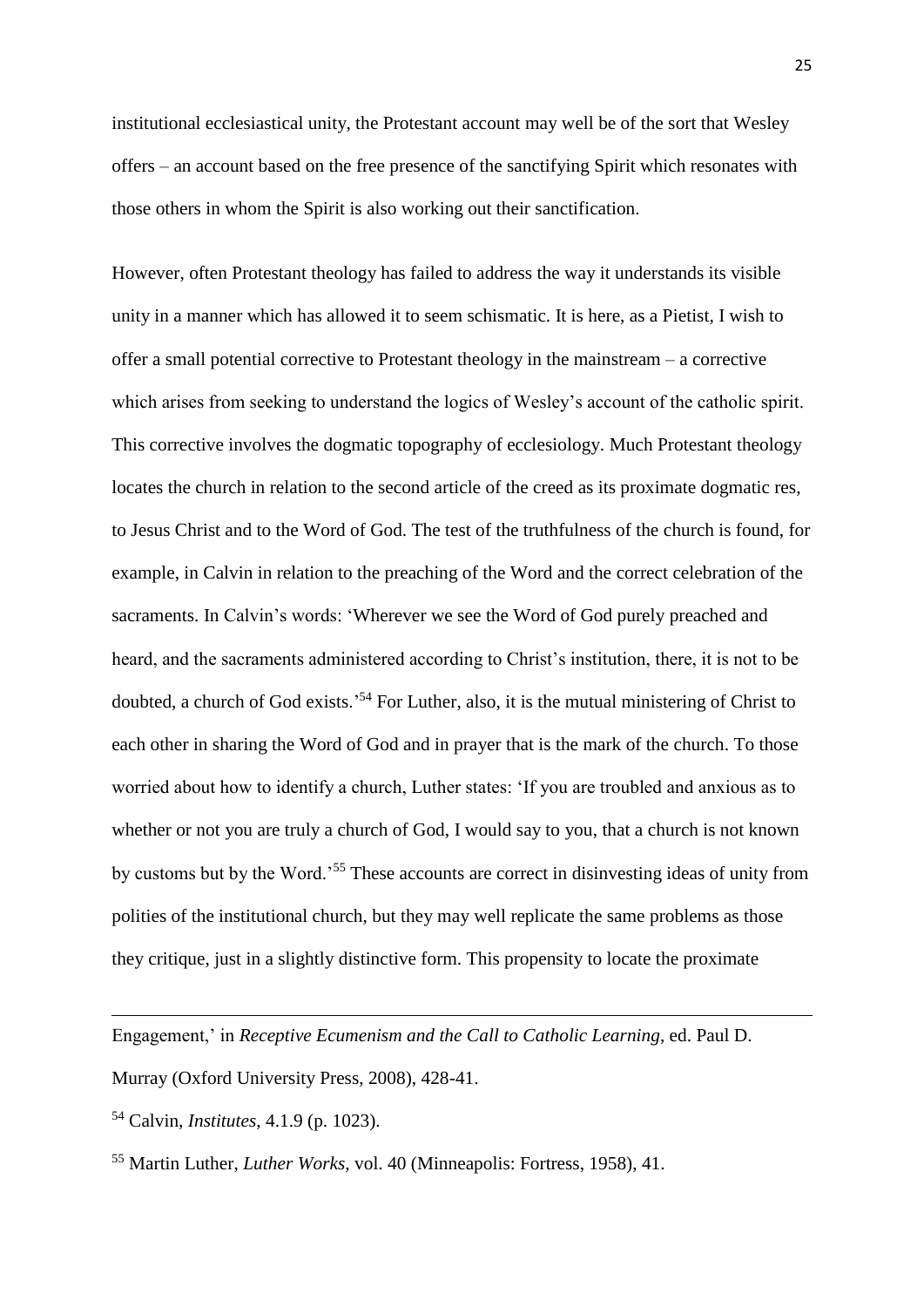dogmatic res of ecclesiology in the second article can render visible unity in the church needing to expressed in relation to a particular form of the preached word or a particular theological commitment – replacing particular structural polity with particular understandings of the Word of God's interpretation and potentially a distinctive polity which arises from that. This can lead, in the words of Daniel Hardy, to a certain ""purism" of the Word',<sup>56</sup> which can exclude others and produce a non-generous, schismatic so-called catholicity in which one understanding of the true church unity (based on church polity) is replaced with another based on particular interpretation of scripture and forms of its preaching (potentially the 'soundness' of its preachers and ministers). What can arise is a replication of the logic of the more classical accounts of catholicity, but in a form which imagines an idealized pure church separate from the human reality of difference. As Gunton highlights, 'An overweighting of the christological as against the pneumatological determinants of ecclesiology together with an overemphasis on the divine over against the human Christ has led to a "docetic" doctrine of the church.'<sup>57</sup> This docetism also presumes a particular form of the visible church to which all others should be ordered – a divine church with is not able to unite with the material reality of the created-empirical *ekklesia*.

The other option in terms of problematic approaches to ecclesiology within Protestantism is to see the church as entirely independent to the work of God, and to locate ecclesiology in relation to the proximate dogmatic res of anthropology and human will: this is the account of the church as a free and voluntarist organisation.<sup>58</sup> As such unity does not matter at all, but

<sup>56</sup> Daniel W. Hardy, *Finding the Church* (London: SCM, 2001), 33.

<sup>57</sup> Gunton, 'The Church on Earth,' 65.

<sup>&</sup>lt;sup>58</sup> One can see this type of account of the church in the likes of John Owen. See, for example, *The Works of John Owen Volumes 15* and *16* (Edinburgh: Banner of Truth, 1965).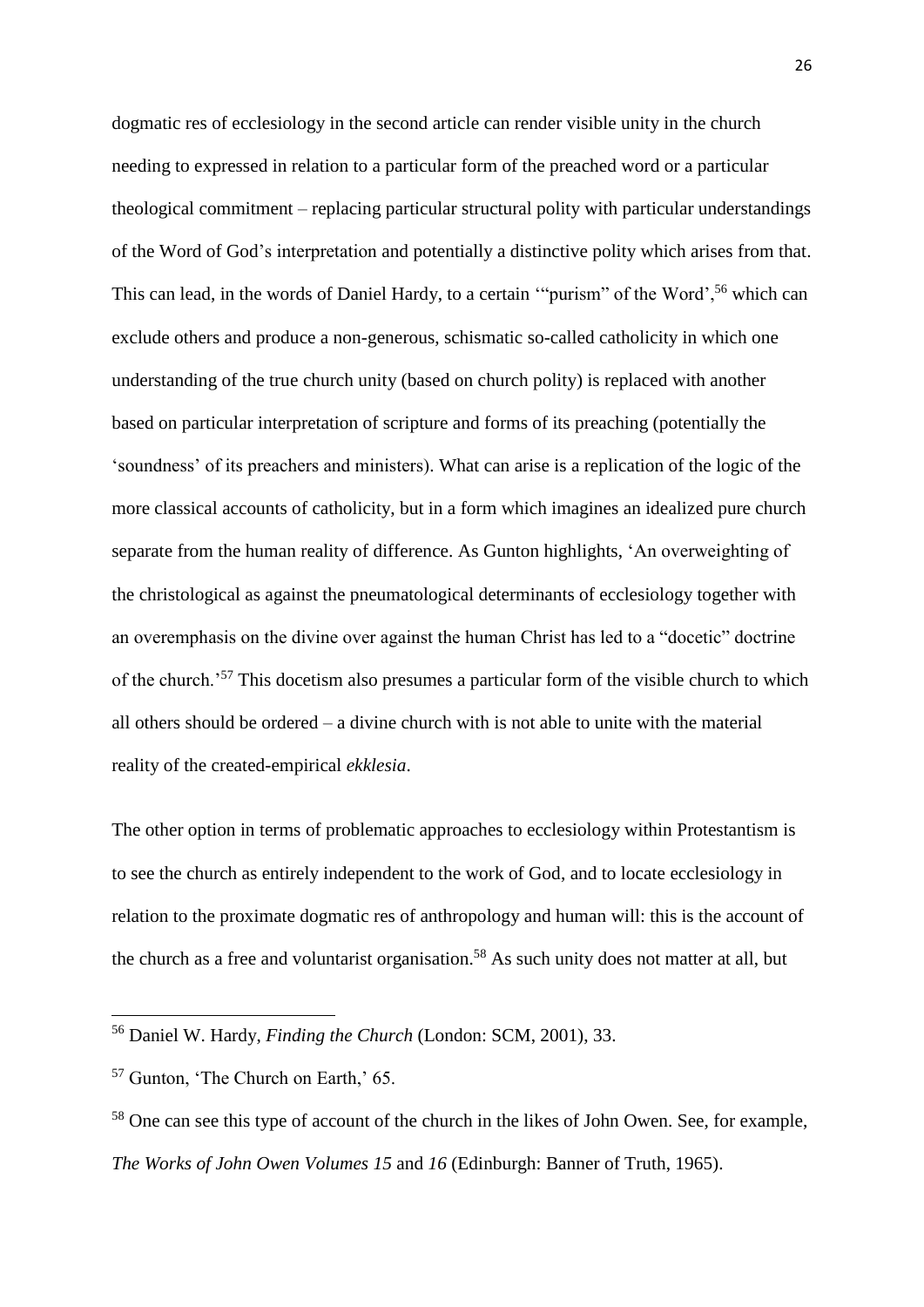only a sense of the purity of the given community to which one voluntarily belongs by virtue only of one's conscience. If the preceding problem is to locate the church under the second article (the effects of the work of Jesus Christ), the current problem is one which concerns the location of the church under an independent article of the creed – a fourth, one might say, potentially a proximate dogmatic res, independent of the divine life and works, or at best in relation to a theological account of anthropology. However, structurally, this is a wrong reading of the creed. The church should not be understood to be a separate fourth article of the Constantapolitan creed, but to exist under the third, under the summary of the work of the Spirit. There is no *eis* preceding *ecclesian* in the earliest editions of the creed, as there is preceding the divine persons – a point Calvin is at pains to remind us. There is a clear differentiation between belief *in* the Holy Spirit, and the church which exists underneath the third article and not independent of it.<sup>59</sup> In a similar way to the way in which the account of salvation and judgement follow from the second article, so follows the church and its activity from the third article. The point is also clear even in the truncated Apostle's creed: '*Credo in Spiritum Sanctum, sanctam Ecclesiam catholicam*', etc. The proximate dogmatic res of ecclesiology is properly, creedally, pneumatology: ecclesiology is not its own independent dogmatic res. The reason for this is that the church rests on the work of the Spirit who sanctifies the people of God; the church is not independent of the Spirit, and nor is the church the condition of the presence of the Spirit.

<sup>&</sup>lt;sup>59</sup> The point is also clear in the Greek: one can compare Καὶ εἰς τὸ Πνεῦμα τὸ Άγιον, τὸ κύριον and Εἰς μίαν, ἁγίαν, καθολικὴν καὶ ἀποστολικὴν ἐκκλησίαν.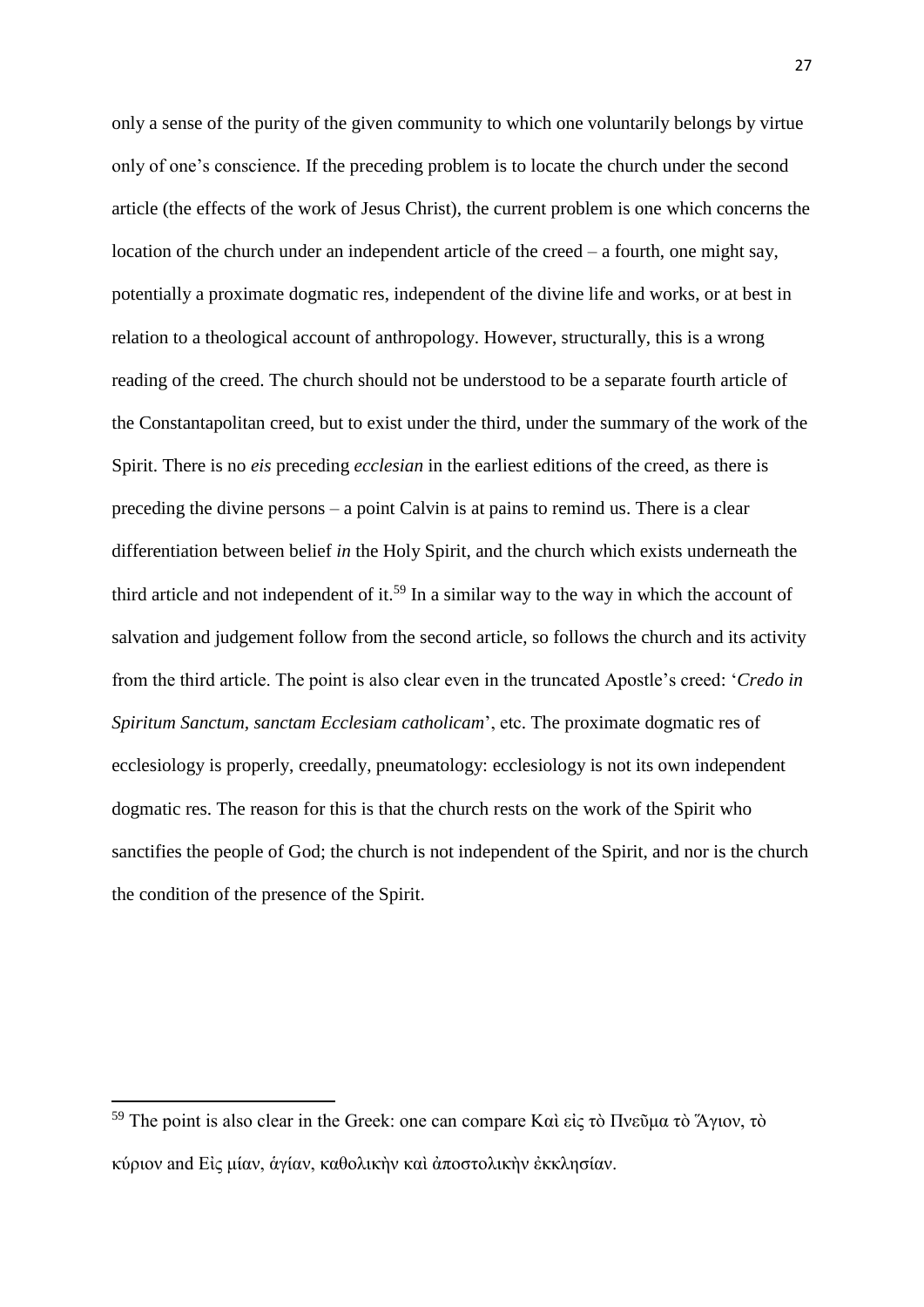Protestantism would be wise in its account of visible unity to emphasize this particular articulation of the relationship between the work of the Spirit and the institutional church.<sup>60</sup> It is the sanctifying work of the Spirit which is the basis for the church's existence and the content of the church's self-description. Sanctification is that work of God the Holy Spirit which takes effect within people (corporately and individually). It is the sanctifying presence of the Spirit which the is material content of the church's sense of its universality and catholicity: where the Spirit is present sanctifying the lives of believers, there the church is visibly present and believers being sanctified should recognise this in the hearts of others (by way of resonance with them and the work of the Spirit's sanctifying grace within them). Wesley's account of the catholic spirit is an account of the Spirit's activity within the believer, and the way in which the believer can recognize another as a member of the catholic church. Far from being schismatic, the Protestant church on this basis has the potential to offer a broader and more capacious understanding of catholicity and visible unity (in line with the argument offered by Wesley). The account offered here has the capacity to include a wider range of churches even in the description of the Protestant Reformation and its heritage: more narrowly theological discussion moves away, by virtue of this kind of description, from majority or minority Protestantism, Pietist or Scholastic Protestantism, Radical or Magisterial Protestantism, authority or dissent, experience or Scripture; and moves instead to the question of whether we are able to recognize the sanctifying work of the Spirit in the other, and  $-$  if so  $-$  whether we are prepared to follow the charge to walk with one

<sup>60</sup> In a very helpful article which engages Roman Catholic and Methodist reflections on catholicity, David Carter argues in a similar vein to this paper that catholicity rests in a given church tradition's ability to observe the Spirit's work both within its own life and the lives of other ecclesial traditions. See David Carter, 'Catholicity and Unity,' One in Christ, 40:2 (2005).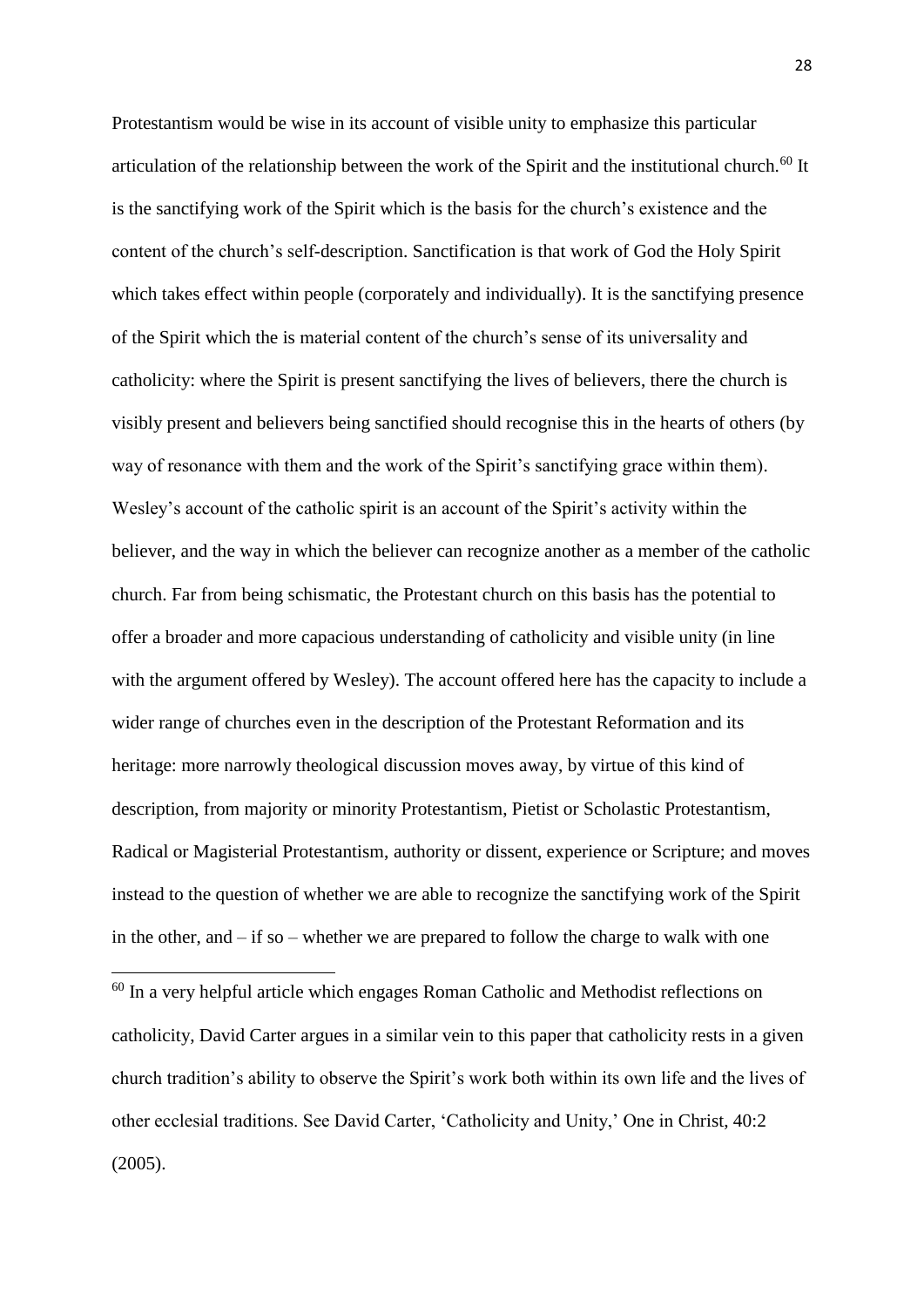another in an active catholicity which arises from a visible unity which exists in the context of disagreement over theology and polity. Catholicity on this basis concerns recognizing the visible work of the same Spirit in the other universally within broad experiential bounds of the sort Wesley describes: the more the Spirit is at work in our lives, the more catholic we are able to be, and the more visible the church.<sup>61</sup>

## 4. Conclusion: Visibility, disagreement and illumination

**.** 

In an age of ecumenism, it is important to understand the basis on which we are to speak of the ecumenical task: it is necessary to be clear what is meant by the visible unity for which the churches strive, as the terms visible unity and catholicity are themselves disputed in terms of their meanings; and different churches enter into the quest for visible unity with vastly different expectations of what that might mean. The Protestant spirit is one which recognises the church as a work of the Spirit of God, and sees the church's dependence on God as one not related to visible institutional form and authority, but to the visible sanctifying presence of the Spirit in believers – a presence which traverses denominational bounds.<sup>62</sup> As Wesley

 $62$  This has profound effects upon the ecumenical task of establishing visible unity. If one were to consider, for example the World Council of Churches, *Baptism, Eucharist and Ministry*, Faith and Order Paper Number 111 (Geneva: WCC, 1982), the paper describes itself as arising from 'obligation to work towards manifesting more visibly God's gift of Church unity' (v). However, it may well be that for some Protestants, this obligation is not

 $61$  Although his focus is more on the relation of faith and merit, and although he has an eye to the post modern context, Ralph Del Colle raises the ecumenical possibilities of Wesley's thought in his 'John Wesley's Doctrine of Grace in Light of the Christian Tradition', *International Journal of Systematic Theology* 4:2 (2002): 172-89, esp. 185-9.